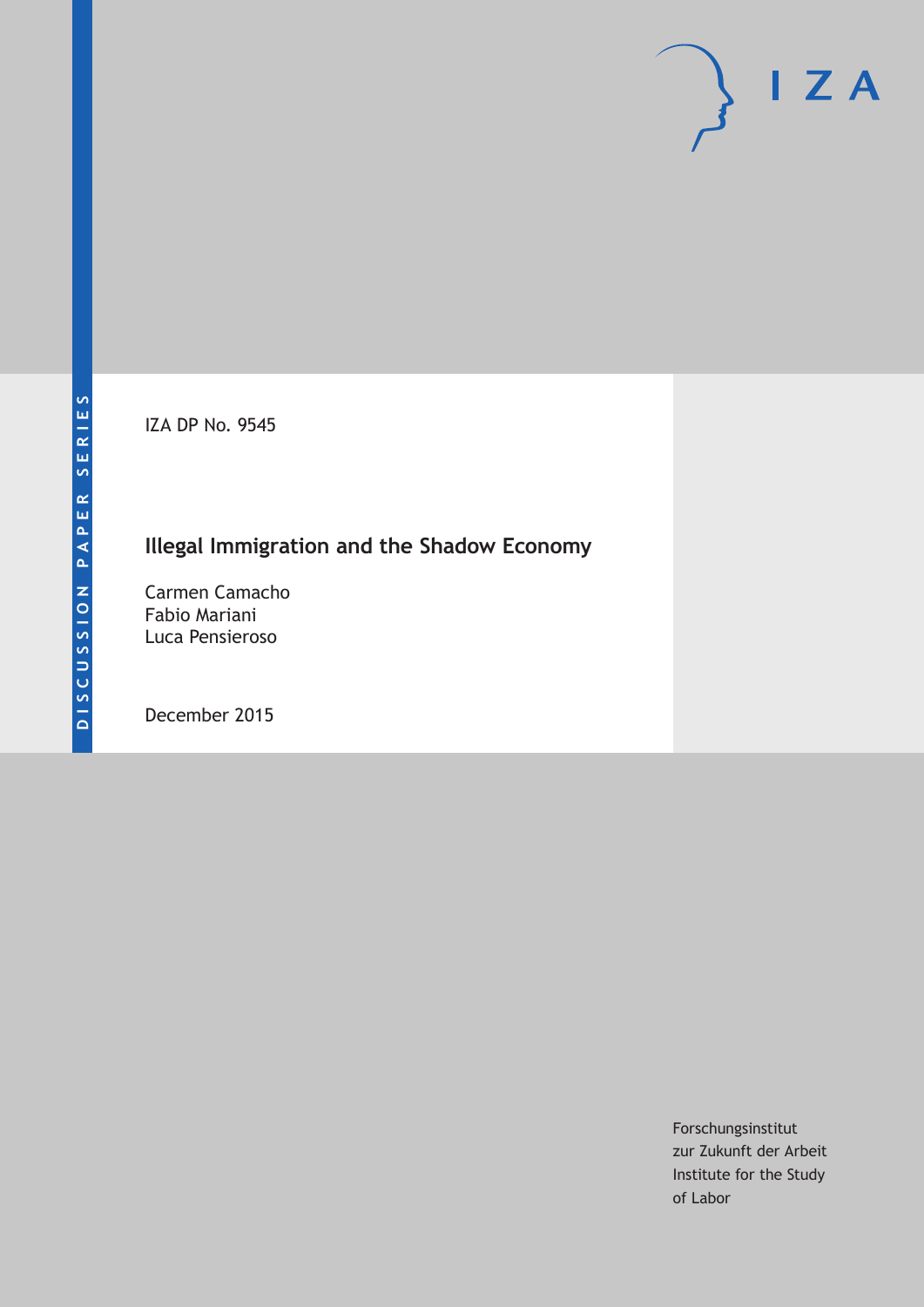# **Illegal Immigration and the Shadow Economy**

### **Carmen Camacho**

*Paris School of Economics and CNRS* 

### **Fabio Mariani**

*IRES, Université catholique de Louvain and IZA* 

### **Luca Pensieroso**

*IRES, Université catholique de Louvain*

Discussion Paper No. 9545 December 2015

IZA

P.O. Box 7240 53072 Bonn Germany

Phone: +49-228-3894-0 Fax: +49-228-3894-180 E-mail: iza@iza.org

Any opinions expressed here are those of the author(s) and not those of IZA. Research published in this series may include views on policy, but the institute itself takes no institutional policy positions. The IZA research network is committed to the IZA Guiding Principles of Research Integrity.

The Institute for the Study of Labor (IZA) in Bonn is a local and virtual international research center and a place of communication between science, politics and business. IZA is an independent nonprofit organization supported by Deutsche Post Foundation. The center is associated with the University of Bonn and offers a stimulating research environment through its international network, workshops and conferences, data service, project support, research visits and doctoral program. IZA engages in (i) original and internationally competitive research in all fields of labor economics, (ii) development of policy concepts, and (iii) dissemination of research results and concepts to the interested public.

IZA Discussion Papers often represent preliminary work and are circulated to encourage discussion. Citation of such a paper should account for its provisional character. A revised version may be available directly from the author.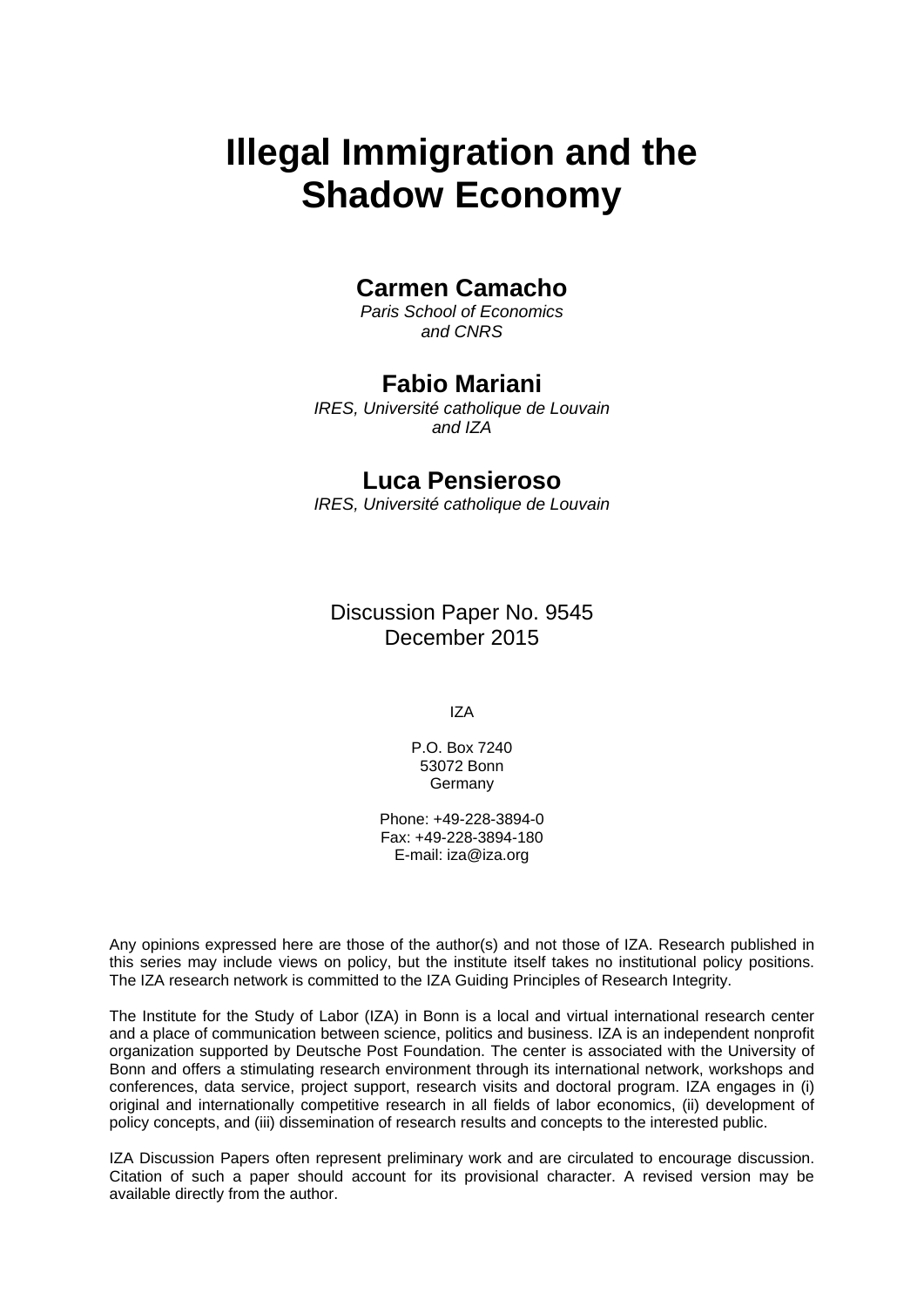IZA Discussion Paper No. 9545 December 2015

# **ABSTRACT**

## **Illegal Immigration and the Shadow Economy\***

We build a general equilibrium model in which both illegal immigration and the size of the informal sector are endogenously determined. In this framework, we show that indirect policy measures such as tax reduction and detection of informal activities can be used as substitutes for border enforcement, in order to contrast illegal immigration. We also find that a welfare-maximising Government that includes illegal immigration in its objective function, instead of focusing on the well-being of native workers only, will set the tax rate to a lower value.

JEL Classification: O17, F22, J61

Keywords: illegal immigration, informal sector, shadow economy, taxation, immigration policy

Corresponding author:

 $\overline{\phantom{a}}$ 

Fabio Mariani IRES, Université Catholique de Louvain Place Montesquieu, 3 1348 Louvain-la-Neuve **Belgium** E-mail: fabio.mariani@uclouvain.be

<sup>\*</sup> Paper presented at the Shadow 2011 conference in Muenster, at the PET 2012 conference in Taipei and at the ASSET 2015 conference in Granada. We thank the participants at these meetings as well as the participants in a seminar at the University of Louvain (UCLouvain) for interesting remarks. Frédéric Docquier, Joël Machado and Pierre Pestieau made useful remarks on an earlier version. The usual disclaimer applies. Financial support from the Belgian French-speaking Community (convention ARC n°15/19-063 on "Family Transformations – Incentives and Norms") is gratefully acknowledged.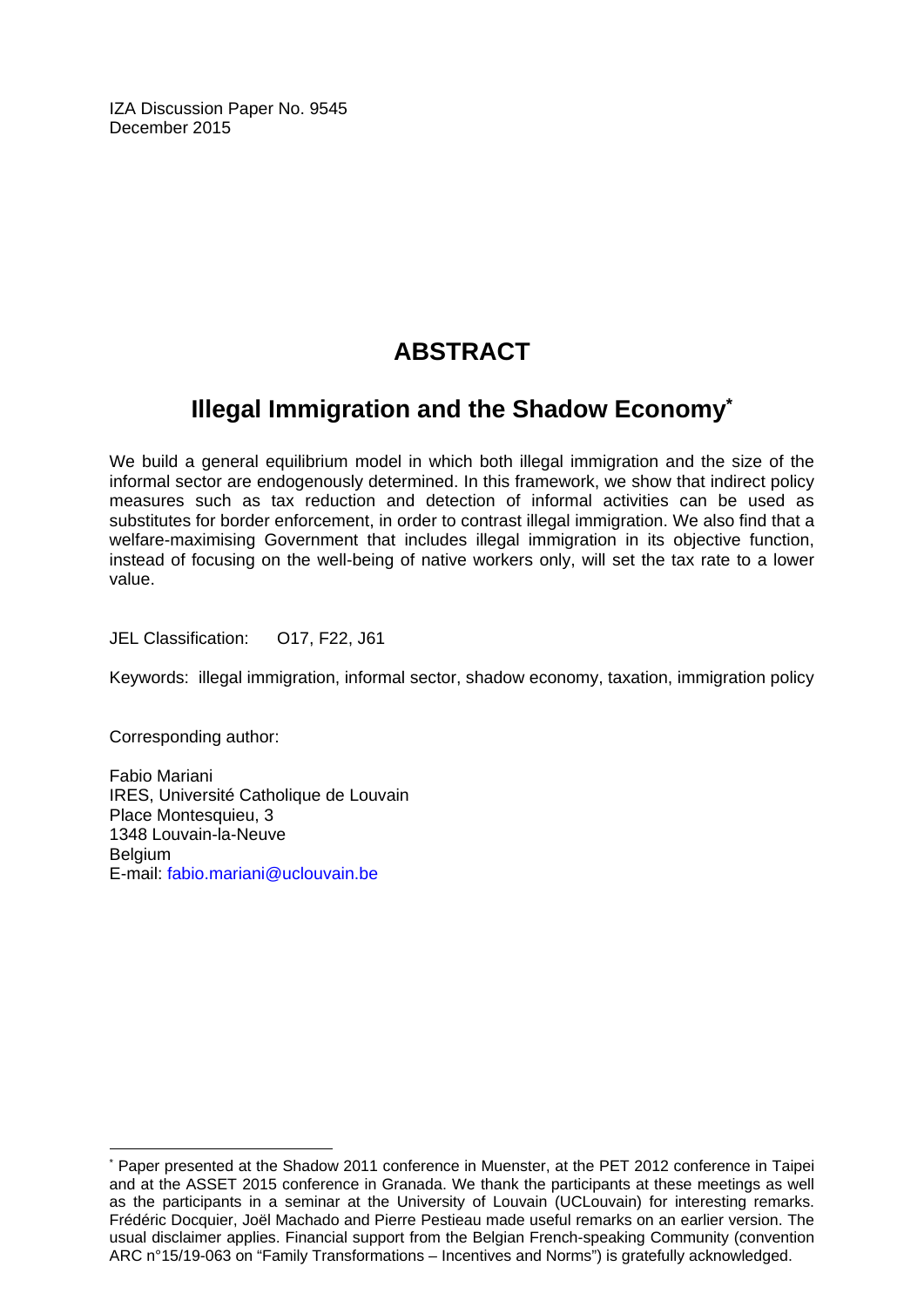### **1 Introduction**

What is largely fueling the underground economy, experts say, is the nation's growing ranks of low-wage, illegal immigrants. (The Wall Street Journal, Classroom edition, April 2005 [http://www.](http://www.wsjclassroomedition.com/archive/05apr/econ_underground.htm) [wsjclassroomedition.com/archive/05apr/econ\\_underground.htm](http://www.wsjclassroomedition.com/archive/05apr/econ_underground.htm))

For many undocumented immigrants, the underground economy is the only means of finding a job. (OECD Observer 219, 1999 [http://www.oecdobserver.org/news/](http://www.oecdobserver.org/news/fullstory.php/aid=190) [fullstory.php/aid=190](http://www.oecdobserver.org/news/fullstory.php/aid=190))

Illegal immigration is a controversial issue in political debates across Europe and beyond. Much of the debate focuses on the border-enforcement measures to control the inflow of illegal migrants. In this paper, we shall take a different perspective and focus instead on the incentives that make illegal immigration both attractive to potential immigrants and convenient for native firms. In particular, we deal with the role played by the shadow economy in the destination country.<sup>[1](#page-3-0)</sup>

Although it is common belief that illegal immigration and the shadow economy are somehow linked to each other, the economic literature is surprisingly silent on the theme. There exists a large and growing literature on the shadow economy [\(Amaral and Quintin](#page-21-0) [\(2006\)](#page-21-0), [Dabla-Norris et](#page-21-1) [al.](#page-21-1) [\(2008\)](#page-21-1), [Ihrig and Moe](#page-22-0) [\(2004\)](#page-22-0), [Schneider and Enste](#page-22-1) [\(2000\)](#page-22-1), [Tanzi](#page-22-2) [\(1983\)](#page-22-2) and [Tanzi](#page-22-3) [\(1999\)](#page-22-3) among others), which focuses on the main determinants of informality, but by and large neglects the role of illegal immigration. Several other studies deal with illegal migration (see [Borjas](#page-21-2) [\(1994\)](#page-21-2), [Dja](#page-22-4)[jic](#page-22-4) [\(1997\)](#page-22-4), [Djajic and Vinogradova](#page-22-5) [\(2013\)](#page-22-5), [Djajic and Vinogradova](#page-22-6) [\(2015\)](#page-22-6), [Hazari and Sgro](#page-22-7) [\(2003\)](#page-22-7) among others), but do not consider its interplay with the underground economy. Our paper bridges this gap, building a general equilibrium model of the destination country, in which both illegal immigration and the size of the informal sector are endogenously determined.<sup>[2](#page-3-1)</sup>

In our model, prospective immigrants react to wage differentials between the source and the destination country, taking also into account how employment opportunities depend on their legal status. In particular, potential illegal immigrants face a positive probability of deportation

<span id="page-3-0"></span><sup>&</sup>lt;sup>1</sup>We restrict our analysis to economic migration, without considering refugees and asylum seekers.

<span id="page-3-1"></span><sup>2</sup>The closest approach to our work is that by [Dell'Aringa and Neri](#page-22-8) [\(1987\)](#page-22-8), who study the effects of an exogenous increase of immigration on the labour market in Italy.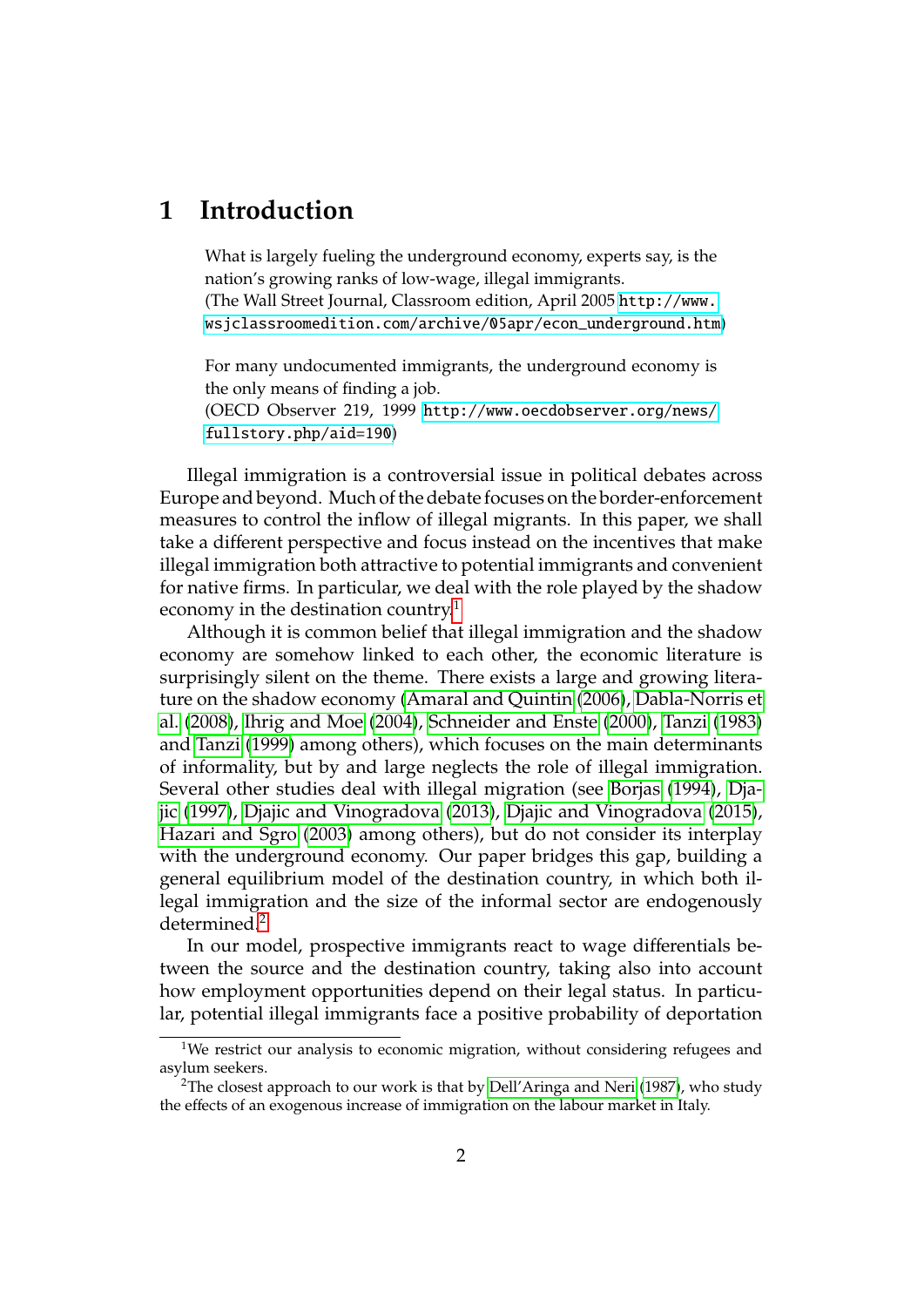when crossing the border and in the destination country can only work in the informal sector.

Firms choose between operating in the formal or in the informal sector. This choice depends on the availability of illegal immigrant workforce, but is also driven by the usual determinants of informality - such as taxation, differential productivity, and detection costs. In particular, we introduce public expenditure as an input in the production function as in [Barro](#page-21-3) [\(1990\)](#page-21-3), and assume that firms in the informal sector have only partial access to it. The presence of productive public expenditures introduces an important trade-off in the model. On the one hand, higher public expenditure needs to be financed through higher taxes, which pushes firms to operate informally. On the other hand, if too many firms enter the shadow economy, there will be an erosion of the tax base that results in less public expenditures, and thus hampers production in the whole economy.

In this framework, illegal immigration and the size of the informal sector interact in a non-trivial way. In particular, they may be strategic complements: the presence of a widespread informal sector can foster illegal immigration, while the presence of many illegal aliens can strengthen the incentive for firms to go informal.

A major implication of our analysis is that tax reductions and fiscal controls can both be used as alternatives to border enforcement, if the Government wants to reduce illegal immigration.

Due to the general equilibrium structure of the model, we can also say something about the relative effectiveness of the above policy measures. For instance, if informality and illegal immigration are strategic complements, fiscal controls turn out to be more effective than border enforcement at reducing illegal immigration, if there is no trade-off between these two policy instruments.[3](#page-4-0)

Our model also allows for a more general policy analysis, where contrasting illegal immigration is not an objective per se, but is instrumental to maximising social welfare. In particular, we study the welfare-maximising tax rate under three different specifications of a fairly general social welfare function: (i) a benchmark function concerned exclusively with the utility of legal workers, (ii) a 'xenophobic' function in which the relative size of illegal immigration affects social welfare negatively, and (iii) an 'altruistic' function that also takes the utility of illegal aliens into account. Results show that the Government will set a higher tax rate in the benchmark case,

<span id="page-4-0"></span> $3$ In the appendix, we work out a numerical exercise based on an extended version of the model, in which border enforcement and fiscal controls are both financed out of the Government budget constraint. In this case, we show that tighter border controls might even be associated with larger flows of illegal immigration.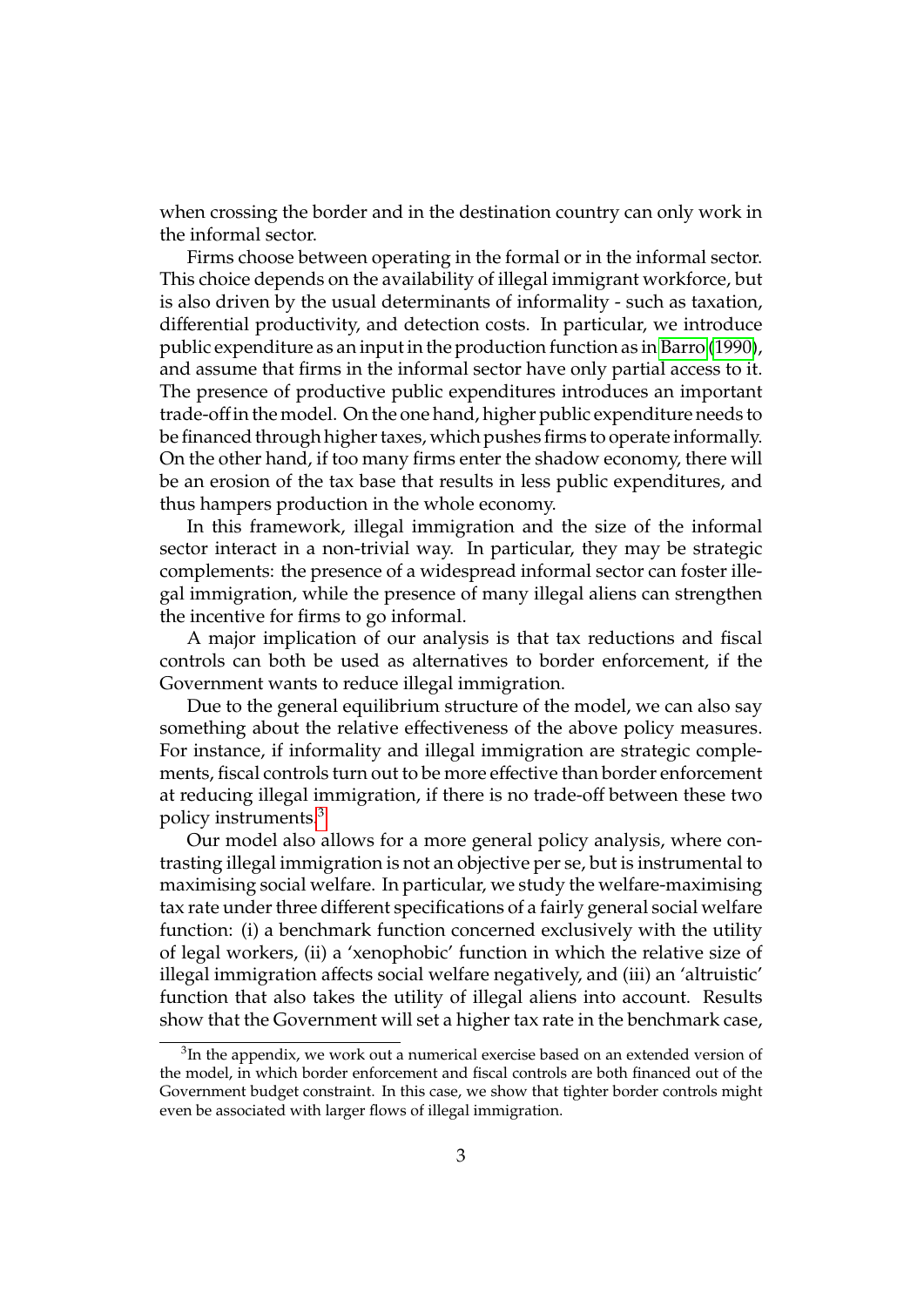i.e. when it focuses exclusively on the welfare of legal workers, than in all the other cases. We also find that, in general, the welfare-maximising level of informality is different from zero, thus implying a positive quantity of illegal immigrants.

The remainder of the paper is organized as follows. In Section [2,](#page-5-0) we present and discuss our model. In Section [3,](#page-13-0) we develop the policy implications of our analysis. Section [4](#page-21-4) concludes.

### <span id="page-5-0"></span>**2 The model**

The economy produces only one good. There are two single-firm sectors in the economy, a formal sector and an informal one, indexed by *F* and *I*, respectively. The Government levies taxes on formal production to provide a public good *G* that enters the production function of the two sectors. We assume that the informal sector does not pay taxes, but cannot fully benefit from public services. Total production is  $Y = Y_F + Y_I$ .

### **2.1 Production**

Production in the formal sector takes place according to the following Cobb-Douglas function:

<span id="page-5-1"></span>
$$
Y_F = A_F G^{\alpha} L_F^{1-\alpha},\tag{1}
$$

where *A* stands for total factor productivity, *G* denotes public expenditure and *L* is the labour input. The after-tax value of production in the formal sector is:

$$
J_F = (1 - \tau)Y_F,\tag{2}
$$

where  $\tau \in [0,1]$  is the tax rate. Taxes are used to finance the production of the public good, as described by the budget constraint of the Government:

<span id="page-5-3"></span>
$$
G = \tau Y_F. \tag{3}
$$

The informal sector produces according to:

<span id="page-5-2"></span>
$$
Y_I = A_I (\delta G)^{\alpha} L_I^{1-\alpha}, \tag{4}
$$

where  $\delta \in (0, 1)$  captures the idea that the firm operating informally cannot have full access to public services (e.g. infrastructures, public subsidies, etc.). For analytical convenience, we assume that the two sectors have the same factor shares.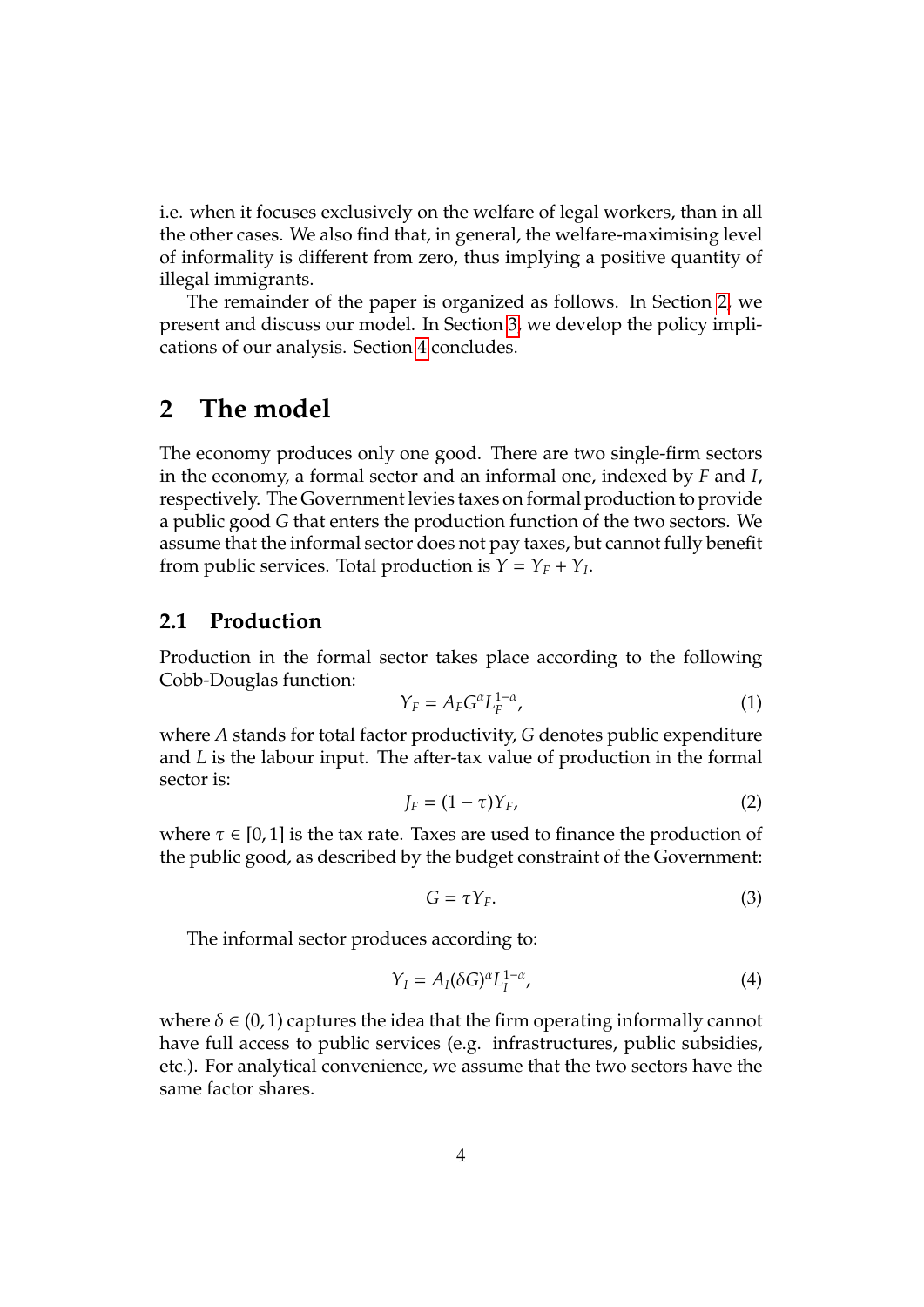The firm in the shadow economy does not pay taxes. It can, however, incur in detection by fiscal authorities, which occurs with exogenous probability  $\lambda \in (0, 1)$ . Detection implies destruction of the whole production. Accordingly, the expected value of production in the informal sector is:

$$
J_I = (1 - \lambda)Y_I.
$$
 (5)

Notice that  $\lambda$  can also be interpreted as the cost of avoiding detection, measured as a fraction of output.[4](#page-6-0)

The labour force is made of native and immigrant workers. The latter can enter the country either legally or illegally. Legal migration results from a quota decided by the Government. We assume that the quota is always fulfilled. Accordingly, the number of legal migrants *M* is

$$
M = qN,\tag{6}
$$

where *N* stands for the native population, and  $q \in (0, 1)$  is the quota. Hence, the total legal workforce *P* is given by

<span id="page-6-3"></span>
$$
P = (1 + q)N.\t(7)
$$

Unlike legal immigrants, illegal immigrants can only be employed by the informal firm. The number of illegal immigrants is denoted by *Z*, and will be endogenously determined.

We assume that legal immigrants and natives – the two components of the legal labour force – are perfect substitutes in production functions [\(1\)](#page-5-1) and [\(4\)](#page-5-2), while illegal immigrants and the legal labour force are imper-fect substitutes.<sup>[5](#page-6-1)</sup> Accordingly, calling  $\rho$  the share of the legal labor force working in the informal sector, the labour inputs in the two sectors can be written as

<span id="page-6-4"></span>
$$
L_F = (1 - \rho)P,\tag{8}
$$

and

<span id="page-6-2"></span>
$$
L_I = (\rho P)^{\beta} Z^{1-\beta},\tag{9}
$$

<span id="page-6-0"></span> $^4$ In the benchmark version of the model,  $\lambda$  is exogenous. We will remove this assumption in the appendix.

<span id="page-6-1"></span><sup>&</sup>lt;sup>5</sup>Our formulation conforms to [Borjas et al.](#page-21-5) [\(2011\)](#page-21-5), who argue in favour of perfect substitutability between legal immigrants and natives. A recent article by [Peri](#page-22-9) [\(2011\)](#page-22-9) finds that the elasticity of substitution between equally-skilled legal immigrants and natives is very high. For what concerns the degree of substitutability between illegal immigrants and natives in the informal sector, to the best of our knowledge there is no empirical evidence upon which we can rely. However, as suggested by [Hazari and Sgro](#page-22-7) [\(2003\)](#page-22-7), it is realistic to assume less-than-perfect substitutability between legal and illegal workers.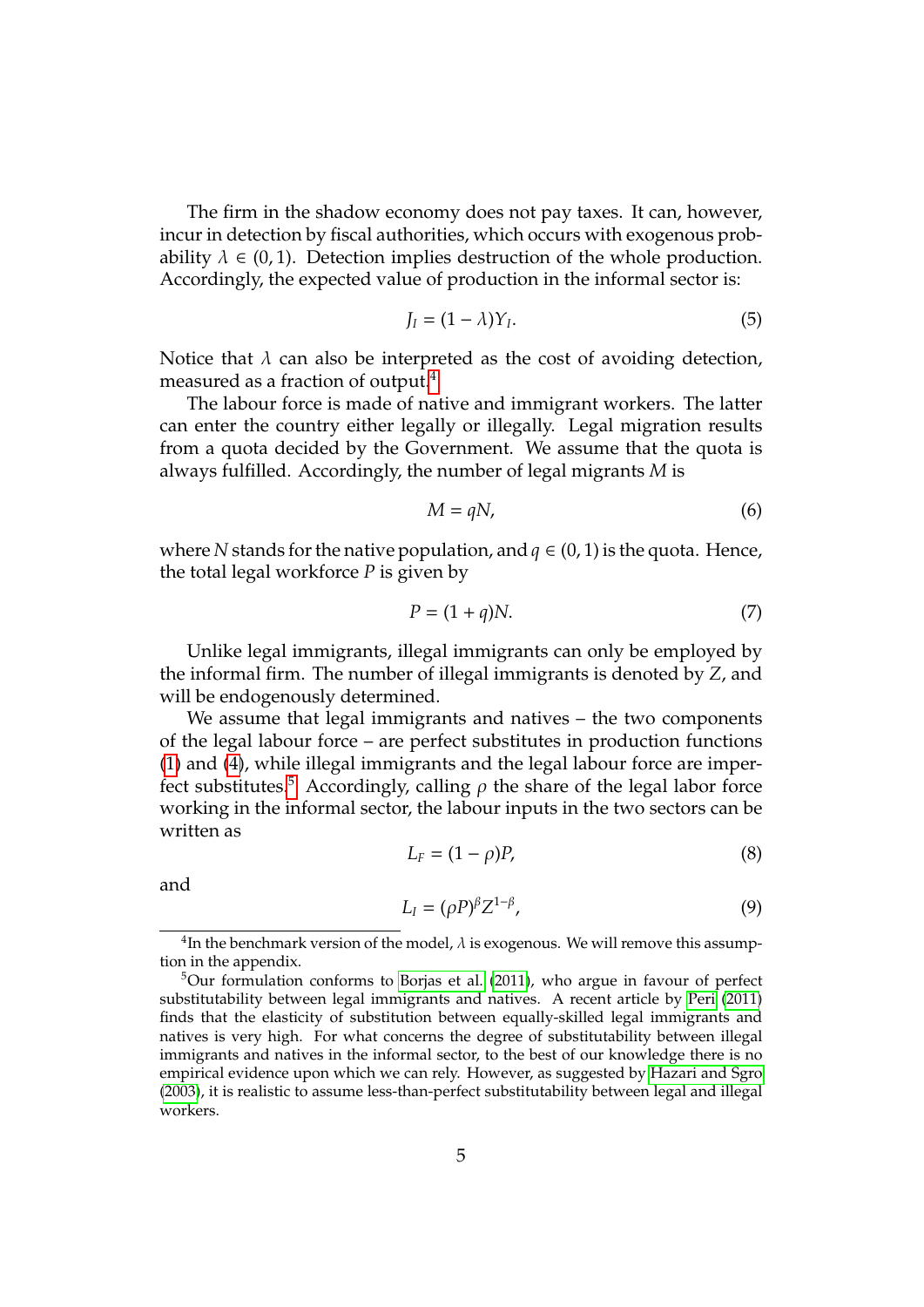respectively.[6](#page-7-0)

#### **2.2 Profit maximization**

The formal firm chooses labour so as to maximize its after-tax profits:

<span id="page-7-1"></span>
$$
\max_{L_F} J_F - w_F L_F. \tag{10}
$$

The first-order condition of problem [\(10\)](#page-7-1) reads

$$
w_F = \frac{\partial J_F}{\partial L_F} = (1 - \tau)(1 - \alpha)A_F G^{\alpha} L_F^{-\alpha}.
$$
\n(11)

Substituting Equation [\(3\)](#page-5-3) for *G*, we obtain

<span id="page-7-3"></span>
$$
w_F = (1 - \tau)(1 - \alpha) (A_F \tau^{\alpha})^{\frac{1}{1 - \alpha}}, \qquad (12)
$$

which does not depend on  $L_F$ . This is due to the fact that, once the Government budget constraint is taken into account, the formal sector's technology becomes linear in labour.[7](#page-7-2)

The firm operating in the informal sector free-rides on the public good. This implies that  $J_I$  is not linear in labour anymore. Wages will include not only the marginal productivity of labour but also the marginal productivity of public expenditures, which in turn depends on labour in the formal sector (see Equation [\(3\)](#page-5-3)).

We assume that a share  $\mu$  of the marginal productivity of public expenditures is grasped by legal workers, while  $(1 - \mu)$  goes to illegal immigrants.

$$
L_I = \left(\beta(\rho P)^{\frac{\varphi - 1}{\varphi}} + (1 - \beta)Z^{\frac{\varphi - 1}{\varphi}}\right)^{\frac{\varphi}{\varphi - 1}}
$$

would have the same implication, provided that the elasticity of substitution is high enough, i.e. if  $\varphi \in [1, +\infty)$ . If instead  $\varphi \in (0, 1)$ , the marginal productivity of illegal workers can tend to a positive constant when *Z* tends to zero, so that the informal sector does not need illegal aliens to exist. In such a case, it is possible to prove that there always exists an equilibrium with both  $Z$  and  $\rho$  strictly positive, and the model delivers the same qualitative result as in the Cobb-Douglas case.

<span id="page-7-2"></span> $7$ In fact, formal labour contributes to formal production both directly and indirectly through *G*. Notice that in the private economy formal workers do not fully internalize the social effects of public expenditures.

<span id="page-7-0"></span> $6$ The Cobb-Douglas function in [\(9\)](#page-6-2) is a convenient way to introduce imperfect substitutability between legal and illegal workers in the model, as it allows for the derivation of analytical results. A drawback of this formulation is that the informal sector would not exist without illegal immigration. Notice however that a more general CES aggregator like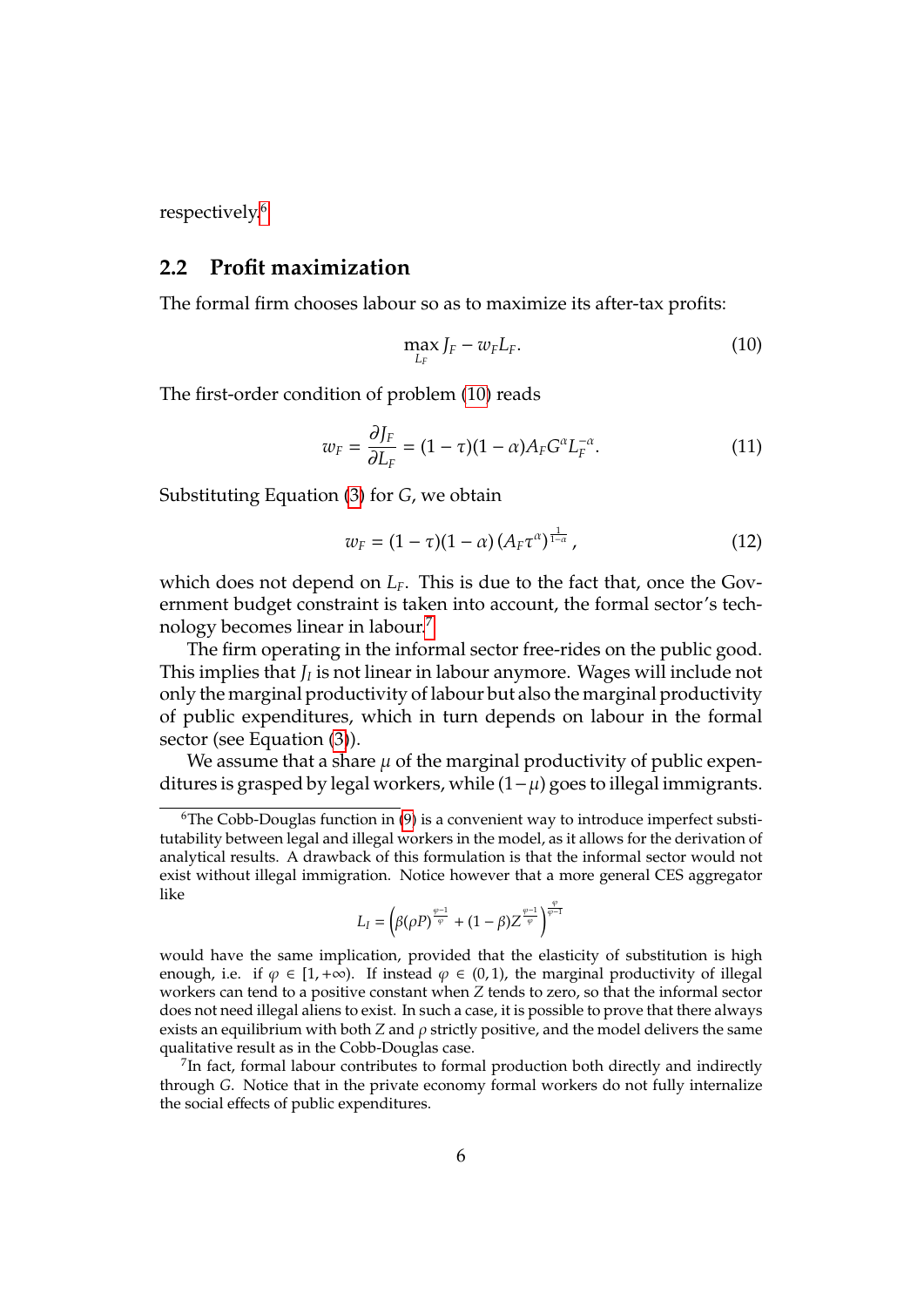Therefore, the wage of legal workers in the informal sector is

<span id="page-8-2"></span>
$$
w_{I} = \frac{\partial J_{I}}{\partial (\rho P)} + \mu \frac{\partial J_{I}}{\partial G} \frac{G}{\rho P'},
$$
\n(13)

where  $\mu \in (1/2, 1)$  can be interpreted as a measure of the exploitation of illegal immigrants. By the same token, the wage of illegal workers in the informal sector is

<span id="page-8-3"></span>
$$
w_Z = \frac{\partial J_I}{\partial Z} + (1 - \mu) \frac{\partial J_I}{\partial G} \frac{G}{Z}.
$$
 (14)

Our formulation is tantamount to saying that public expenditures generate profits that are fully redistributed to workers. In the informal sector, a share  $\mu$  goes to legal workers, whereas  $(1 - \mu)$  accrues to illegal aliens.

#### **2.3 Illegal migration**

We assume that in the source country workers are paid an exogenous constant wage  $\omega < w_F$ . This implies that the quota of legal migrants chosen by the destination country is always fulfilled. Those workers who fall outside the quota can still migrate illegally. To do so, they incur in a fixed migration cost *c* and, if caught at the border and deported – which happens with probability  $\eta$  – they face a penalty  $x$ .<sup>[8](#page-8-0)</sup> Accordingly, a prospective illegal migrant will try to access the destination country as long as

<span id="page-8-1"></span>
$$
(1 - \eta)w_Z + \eta(\omega - x) - c \ge \omega,\tag{15}
$$

that is, if the expected return from illegal migration exceeds the domestic wage. We assume that the pool of potential migrants is large enough for Equation [\(15\)](#page-8-1) to hold as an equality.

#### **2.4 Equilibrium**

In the destination country, legal workers are perfectly mobile across sectors. The equilibrium condition on wages,  $w_{F}$  =  $w_{I}$ , thus determines  $\rho$  as a function of *Z*, that is how the legal labour force is split between the two sectors depending on the number of illegal immigrants. Since we cannot

<span id="page-8-0"></span><sup>&</sup>lt;sup>8</sup>The deportation penalty  $x$  is meant to capture social stigma or effective punishment (like jailing, property seizure and the like) that deported migrants can incur. Given the linear formulation in Equation [\(15\)](#page-8-1), the introduction of *x* preserves a role for the variable  $\eta$ , that would otherwise disappear. Note also that  $\eta$  is exogenous in the benchmark version of the model, but this assumption will be relaxed in the Appendix.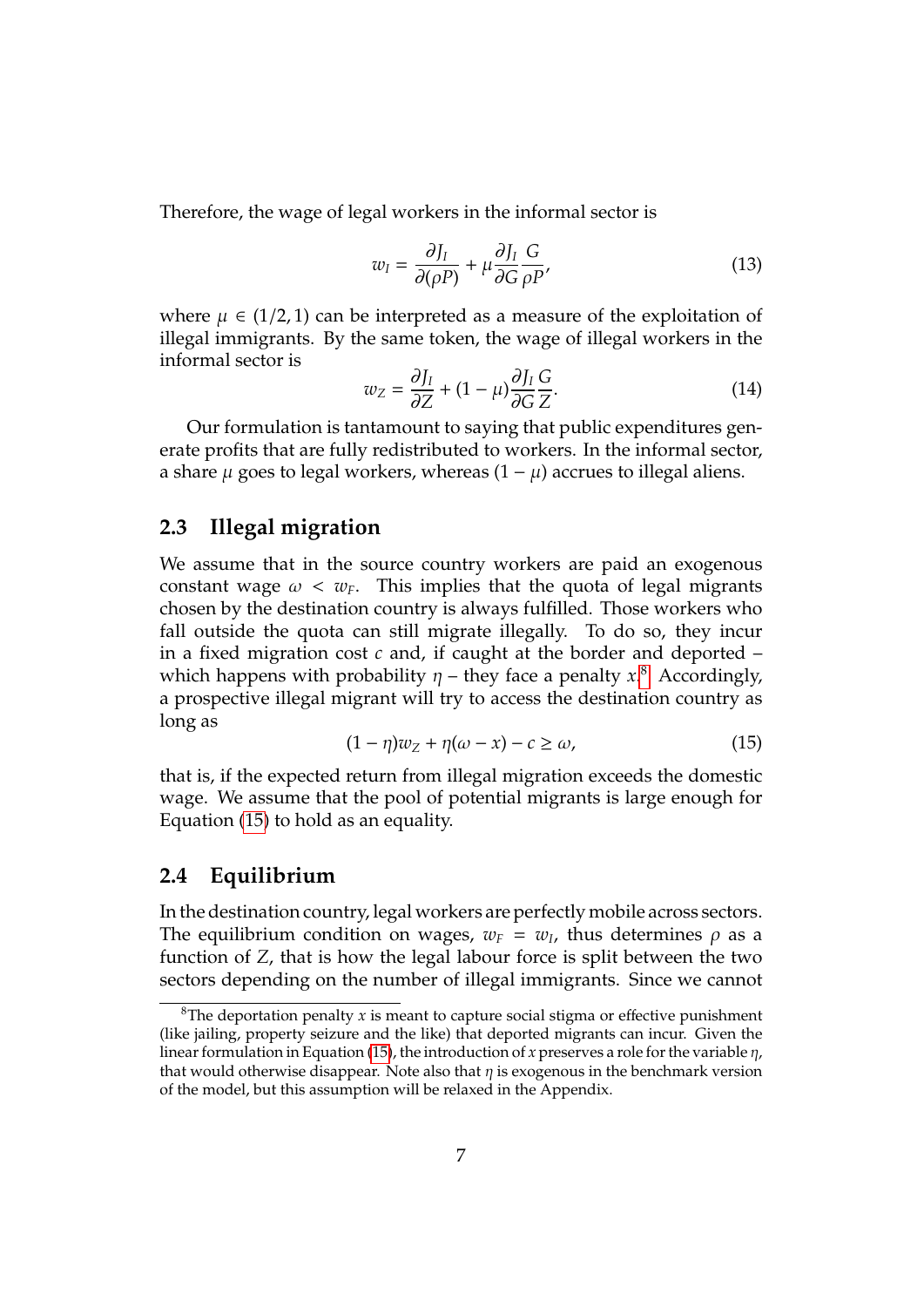get an analytical solution for  $\rho(Z)$ , we solve  $w_F = w_I$  for *Z* and call the solution  $Z_1$ :

<span id="page-9-0"></span>
$$
Z_1(\rho) = N(1+q) \left( \frac{(1-\alpha)(1-\tau)A_F \delta^{-\alpha} \rho^{1-(1-\alpha)\beta} (1-\rho)^{-\alpha}}{A_I(1-\lambda) \left[ (1-\alpha)\beta + \alpha \mu \right]} \right)^{\frac{1}{(1-\alpha)(1-\beta)}}.
$$
 (16)

On the other hand, since  $w_Z$  depends upon the number of legal workers employed in the informal sector, condition [\(15\)](#page-8-1) implies that the number of potential illegal immigrants is in turn influenced by the value of  $\rho$ . Indeed, solving Equation [\(15\)](#page-8-1) for *Z*, and noticing that only a fraction  $(1 - \eta)$  of the potential illegal immigrants will actually reach destination, we get a second expression of *Z* as a function of  $\rho$ :

<span id="page-9-1"></span>
$$
Z_2(\rho) =
$$
  
 
$$
N(1+q) \left( \frac{(1-\lambda)[1-((1-\alpha)\beta + \alpha\mu)]A_I(\tau A_F)^{\frac{\alpha}{1-\alpha}} \delta^{\alpha}\rho^{(1-\alpha)\beta}(1-\rho)^{\alpha}}{\omega + \frac{c + \eta x}{1-\eta}} \right)^{\frac{1}{\alpha + (1-\alpha)\beta}}.
$$
 (17)

It can be checked that while  $Z_1(\rho)$  is strictly increasing and convex,  $Z_2(\rho)$  is concave, increasing from 0 to  $\bar{\rho}$  and decreasing thereafter, where

<span id="page-9-3"></span>
$$
\bar{\rho} = \frac{(1 - \alpha)\beta}{\alpha + (1 - \alpha)\beta}.
$$
\n(18)

Equations [\(16\)](#page-9-0) and [\(17\)](#page-9-1) form a two-dimension system in *Z* and  $\rho$ , whose solution is the equilibrium of the model. Proposition [1](#page-9-2) claims the existence and uniqueness of such a solution.

<span id="page-9-2"></span>**Proposition 1** *The system formed by Equations [\(16\)](#page-9-0) and [\(17\)](#page-9-1) has a unique*  $\overline{\text{solution }(\rho^*,Z^*)}$ :

<span id="page-9-4"></span>
$$
\rho^* = \frac{1}{1+\kappa'},\tag{19}
$$

$$
Z^* = \frac{N(1+q)}{(1+\kappa)} \left( \frac{A_F(1-\alpha)(1-\tau)\delta^{-\alpha}\kappa^{-\alpha}}{A_I(1-\lambda)[(1-\alpha)\beta+\alpha\mu]} \right)^{\frac{1}{(1-\alpha)(1-\beta)}}, \qquad (20)
$$

*with*

$$
\kappa^{-\alpha} = \frac{A_F^{-\beta} A_I (1 - \lambda) \delta^{\alpha} \tau^{\alpha (1 - \beta)}}{(1 - \tau)^{(\alpha (1 - \beta) + \beta)}} \left(\beta + \frac{\alpha \mu}{1 - \alpha}\right)^{\alpha (1 - \beta) + \beta} \left(\frac{1 - (1 - \alpha)\beta - \alpha \mu}{\omega + \frac{c + \eta x}{1 - \eta}}\right)^{(1 - \alpha)(1 - \beta)}.
$$
 (21)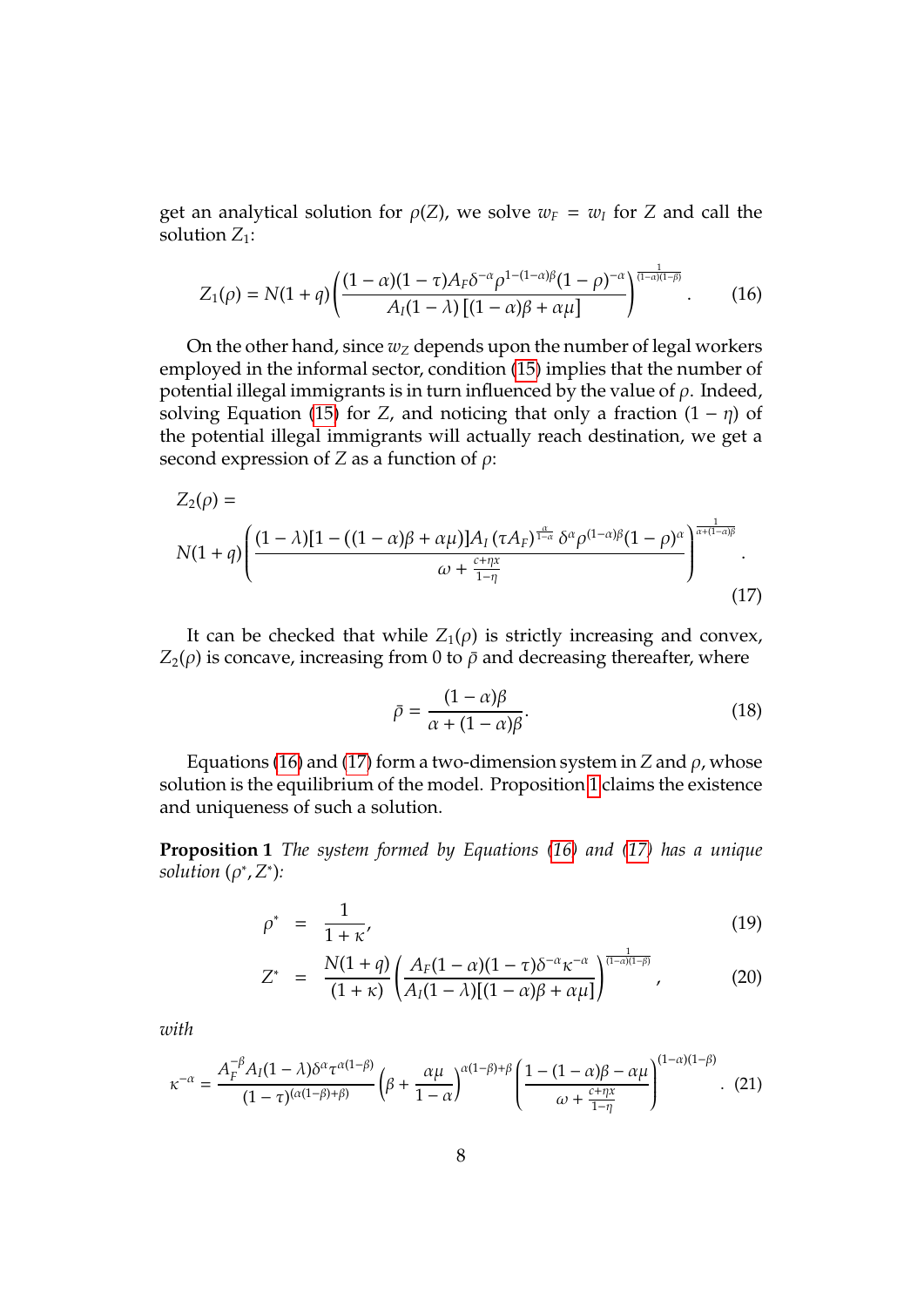#### *Proof*

See Appendix.

<span id="page-10-2"></span>We can then claim the following.

**Lemma 1** *Illegal immigration and the informal sector are strategic complements, if*  $\rho^* < \bar{\rho}$ .

*Proof*

The result follows from Proposition [1](#page-9-2) and the shape of the functions  $Z_1(\rho)$ and  $Z_2(\rho)$ .

Hence, if  $\rho^* < \bar{\rho}$ , the bigger the informal sector, the higher the incentives for potential migrants to enter the country illegally. Furthermore, the higher the number of illegal immigrants, the larger the relative return to informal production.

Whether strategic complementarity arises or not depends on the pa-rameters of the model. In Equation [\(18\)](#page-9-3), the value  $(1 - \alpha)\beta$  is the legal labour share in the informal sector: the higher this share, the higher  $\bar{\rho}$  and the more likely the case of strategic complementarity. Therefore, countries in which native workers and legal immigrants contribute substantially to the informal sector are more likely to be characterised by strategic complementarity. $^9$  $^9$  In addition, Proposition [1](#page-9-2) implies that there exist threshold values  $\bar{\eta}$ ,  $\bar{\lambda}$ ,  $\bar{\delta}$  such that  $\rho^* < \bar{\rho}$ , if either  $\eta < \bar{\eta}$ , or  $\lambda < \bar{\lambda}$ , or  $\delta < \bar{\delta}$ .

The two alternative cases of strategic complementarity and substitutability are depicted in Figure [1.](#page-11-0)

#### **2.5 Comparative statics**

In order to understand how the different parameters affect the equilibrium values of illegal immigration and the size of the shadow economy, we now turn to the comparative statics of the model, which are summarized by the following Proposition.

<span id="page-10-1"></span>**Proposition 2** *Given* ρ ∗ *and Z*<sup>∗</sup> *as specified in Proposition [1,](#page-9-2)*

(i) 
$$
\frac{\partial Z^*}{\partial \lambda} < 0
$$
 and  $\frac{\partial \rho^*}{\partial \lambda} < 0$ ;  
(ii)  $\frac{\partial Z^*}{\partial \eta} < 0$  and  $\frac{\partial \rho^*}{\partial \eta} < 0$ ;

<span id="page-10-0"></span><sup>&</sup>lt;sup>9</sup>Although data on underground phenomena like illegal immigration and the shadow economy are quite sparse, the case of strategic complementarity seems more relevant. For instance, [Bracco and Onnis](#page-21-6) [\(2015\)](#page-21-6) find a positive relationship between immigration and the shadow economy in Italy.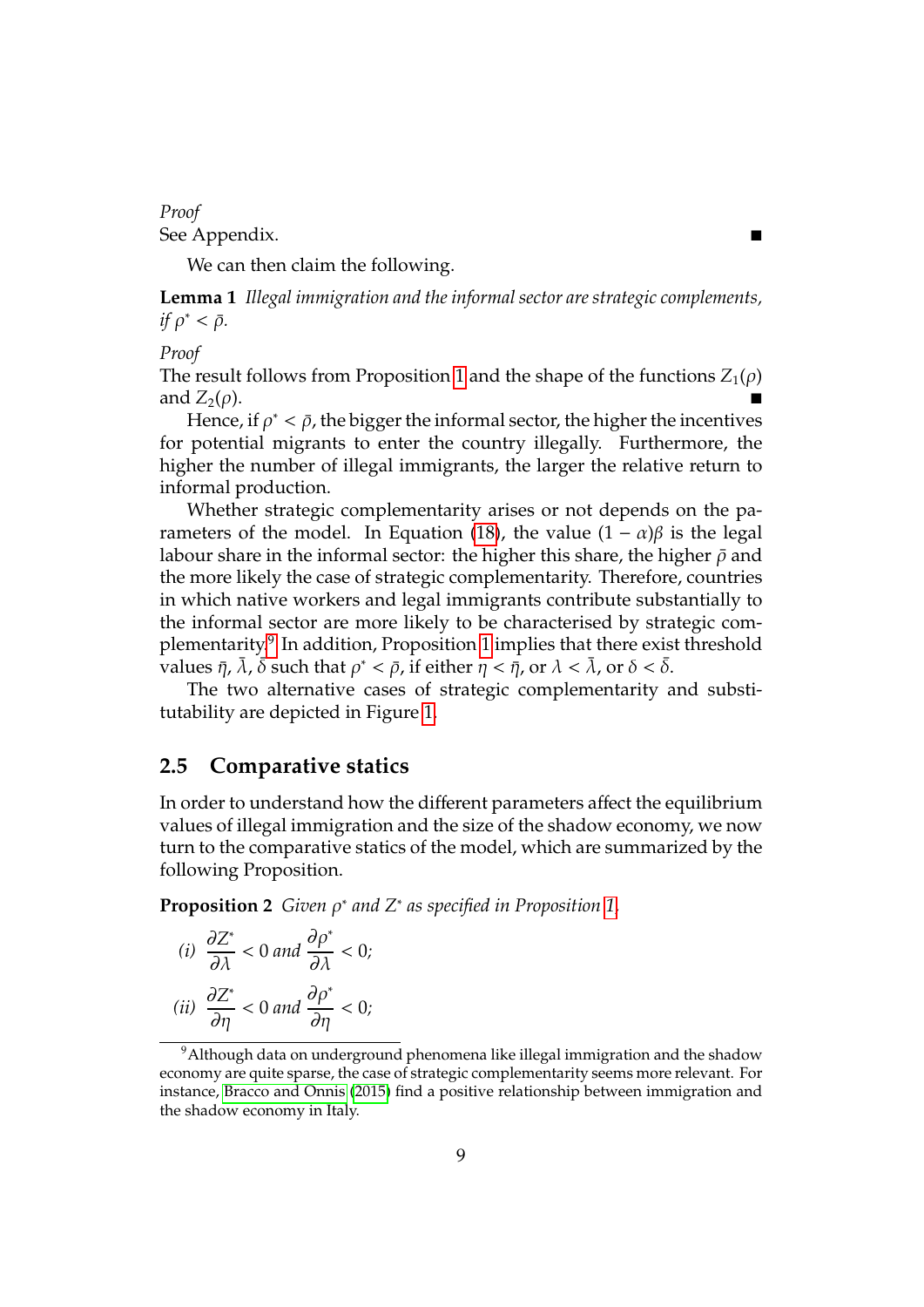<span id="page-11-0"></span>

(b)  $\rho^* > \bar{\rho}$  : substitutability

Figure 1: Equilibrium in the case of complementarity (a) and substitutabil $ity(b)$ .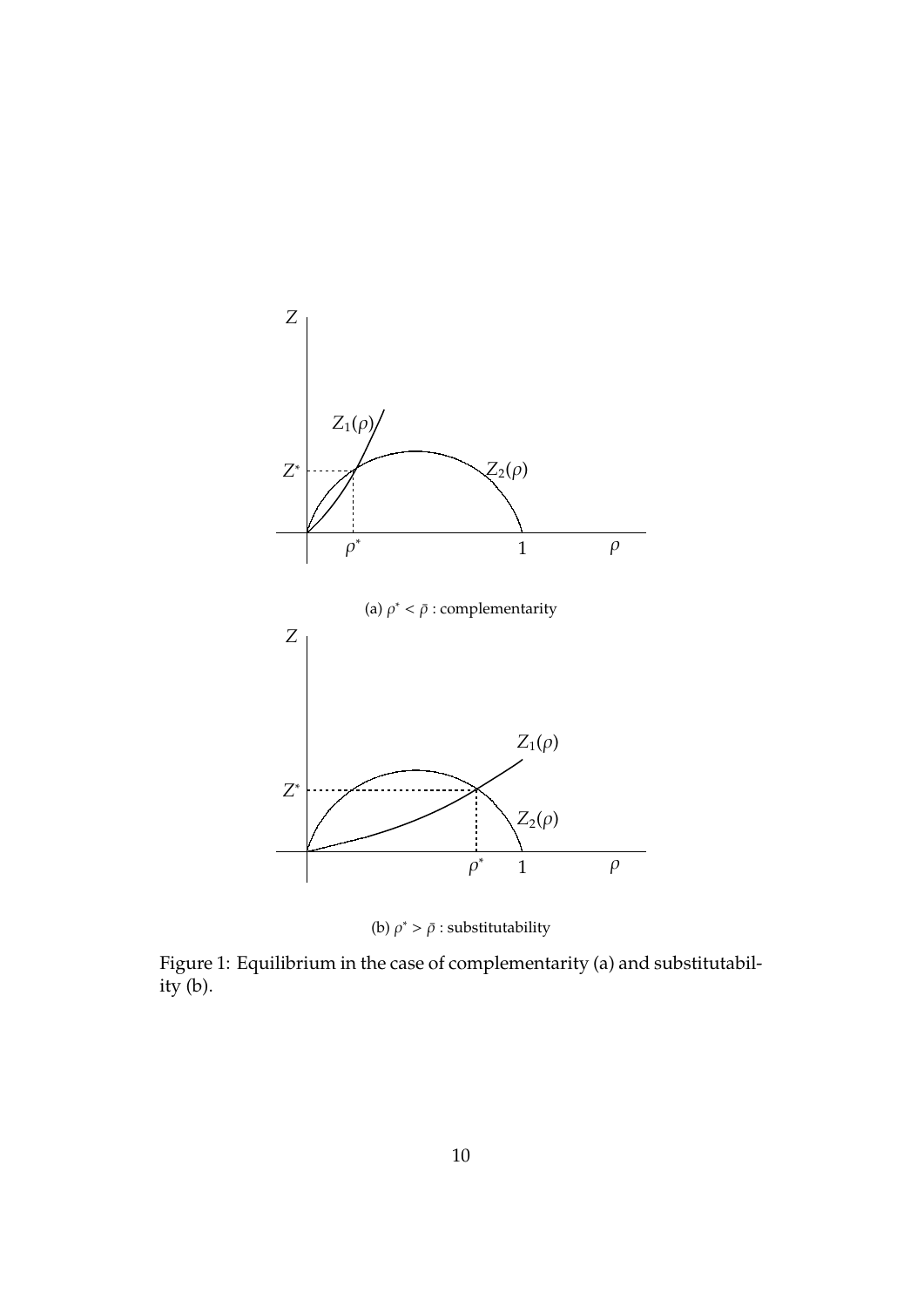(iii) 
$$
\frac{\partial Z^*}{\partial x} < 0
$$
 and  $\frac{\partial \rho^*}{\partial x} < 0$ ;  $\frac{\partial Z^*}{\partial c} < 0$  and  $\frac{\partial \rho^*}{\partial c} < 0$ ;  
\n(iv)  $\frac{\partial Z^*}{\partial q} > 0$  and  $\frac{\partial \rho^*}{\partial q} = 0$ ;  
\n(v)  $\frac{\partial \rho^*}{\partial \tau} > 0$  and  $\exists \hat{\tau} = \alpha \frac{(1 + \beta \kappa)\alpha + (1 - \beta)\kappa}{(1 + \beta \kappa)\alpha + (\alpha - \beta)\kappa} > 0$ , such that  
\n(v,1)  $\frac{\partial Z^*}{\partial \tau}(\hat{\tau}) = 0$ ;  
\n(v,2) if  $\tau < \hat{\tau}$ ,  $\frac{\partial Z^*}{\partial \tau} > 0$ ;  
\n(v,3) if  $\tau > \hat{\tau}$ ,  $\frac{\partial Z^*}{\partial \tau} < 0$ .

*Proof*

Computing the partial derivatives of Equations [\(19\)](#page-9-4) and [\(20\)](#page-9-4) leads to the results.

According to Proposition [2,](#page-10-1) the equilibrium number of illegal immigrants (i) decreases with the detection probability of informal activity, (ii) decreases with the probability of deportation for illegal migrants, (iii) decreases with the penalty associated to unsuccessful migration and with the fixed cost of migration, (iv) increases with the migration quota. In cases (i) to (iii), the parameters have the same effect on  $\rho^*$  as they have on  $Z^*$ . In case (iv), instead, the size of the informal sector is unaffected by variations in the migration quota, since the latter has no bearing on the relative return to informality.

As far as illegal immigration is concerned, the rationale behind results (ii) and (iii) of Proposition [2](#page-10-1) is straightforward, as all the parameters involved directly affect the decision to migrate. For what concerns point (i), instead, the negative impact of  $\lambda$  on illegal immigration stems from a general equilibrium effect: more severe fiscal controls reduce the incentive for firms to operate informally, thereby reducing the demand for illegal immigrants. As far as (iv) is concerned, the positive effect of *q* on *Z* depends on the complementarity between legal and illegal workers in the informal sector, and the assumption that the number of prospective migrants is large enough. Finally, the effect of  $\tau$  on  $Z^*$  described in (v) is non-monotonic. On the one hand, an increase in  $\tau$  raises the relative return to informal production, thereby increasing *Z* ∗ . On the other hand, changes in τ also entail general equilibrium effects through variations of *G* (see Equation [\(3\)](#page-5-3)). For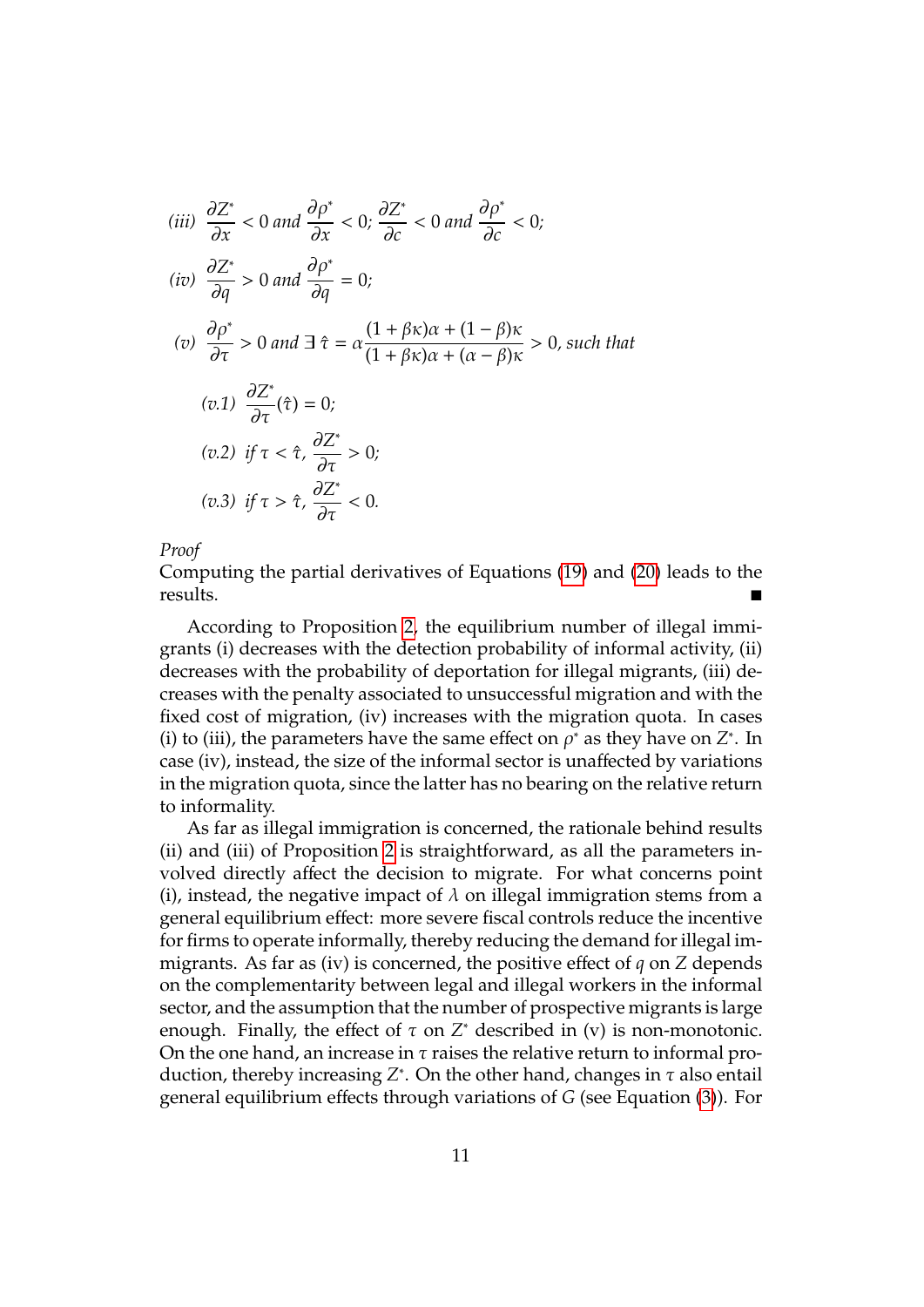low levels of taxation, increases in the tax rate augment the resources available to the Government for public expenditure. Again, this calls for higher Z<sup>\*</sup> because higher public expenditure increases the marginal productivity of illegal immigrants. However, when the tax rate becomes too high, that is for  $\tau > \hat{\tau}$ , further increases in taxation lower production in the formal sector, thereby eroding the tax base, and hence making *G* decrease. This in turn decreases the marginal productivity of labour by illegal immigrants, reducing their incentives to migrate.[10](#page-13-1)

#### **2.6 The size of the shadow economy**

The variable  $\rho$  defines the relative size of the shadow economy in terms of labour. If instead we want to measure the underground economy as a fraction of GDP, the appropriate measure of the relative size of the shadow economy in our model would be

$$
\sigma \equiv \frac{Y_I}{Y_F + Y_I}.\tag{22}
$$

By replacing  $Y_I$  and  $Y_F$  with their values for  $Z = Z^*$  and  $\rho = \rho^*$ , the equilibrium value of  $\sigma$  can be simplified into

<span id="page-13-2"></span>
$$
\sigma^* = \frac{1}{1 + \frac{1 - \rho^*}{\rho^*} \frac{(1 - \lambda) \left[ (1 - \alpha)\beta + \alpha \mu \right]}{(1 - \alpha)(1 - \tau)}}.
$$
\n(23)

Expression [\(23\)](#page-13-2) implies that  $\partial \sigma^* / \partial \rho^* > 0$ , so that the comparative statics of  $\sigma^*$  and  $\rho^*$  are qualitatively the same.

### <span id="page-13-0"></span>**3 Policy**

The general equilibrium structure of the model discussed here above allows us to draw some interesting policy implications. We will first see how the Government can use alternative instruments in order to regulate the inflow of (illegal) foreign migrants, and then turn to a more general welfare analysis.

### **3.1 Tackling illegal immigration**

If the Government just wants to reduce the flow of illegal immigrants, Proposition [2](#page-10-1) implies that it is not constrained to rely on border controls,

<span id="page-13-1"></span> $10$ Thus, we obtain a sort of migration Laffer curve.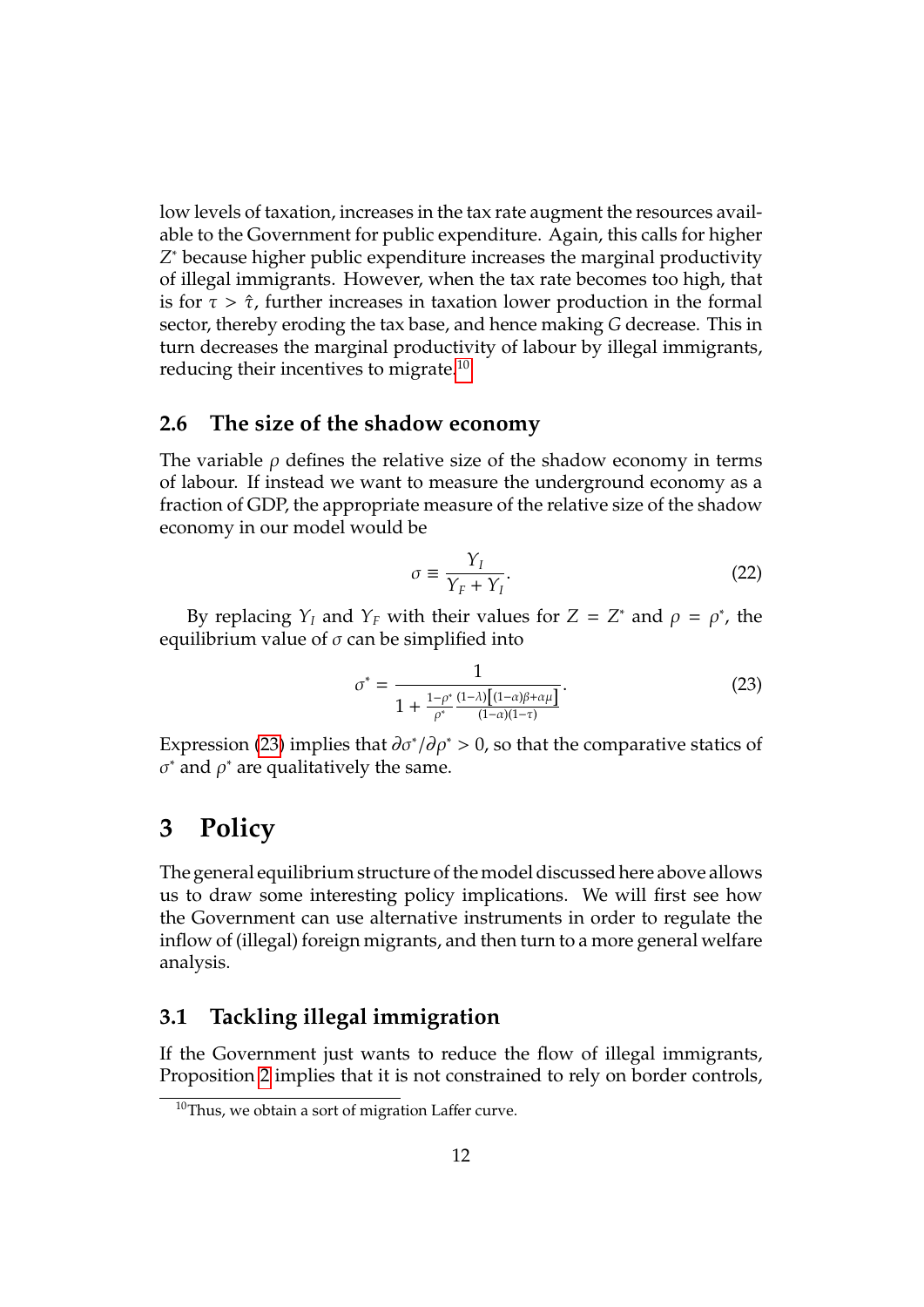but it can also resort to alternative policies, namely lowering taxes and increasing fiscal controls. In other words, our model suggests that the reach of fiscal policy goes beyond its traditional domain, and fiscal instruments can be effectively used as immigration policy tools.

Given this, one may also want to compare the relative effectiveness of alternative policy instruments. In our setting, border controls affect the supply of illegal immigration, as  $Z_2(\rho)$  is a function of  $\eta$ . However, they do not affect the demand, since  $Z_1(\rho)$  does not depend on  $\eta$ . For what concerns fiscal controls,  $\lambda$  affects both demand and supply of illegal immigration, as it enters in both the expressions for  $Z_1$  and  $Z_2$  in Equations [\(16\)](#page-9-0) and [\(17\)](#page-9-1). This suggests that fiscal controls may be more effective than border controls at reducing illegal immigration, as stated in the following Proposition.

<span id="page-14-0"></span>**Proposition 3** *Assume that illegal immigration and the informal sector are strategic complements (Lemma [1\)](#page-10-2). Then,*

$$
(i)~~if~\lambda\geq\eta,~\left|\frac{\partial Z^*}{\partial\lambda}\right|>\left|\frac{\partial Z^*}{\partial\eta}\right|;
$$

(ii) if 
$$
\lambda < \eta
$$
, there exists  $\bar{c} = \frac{(1 - \eta)^2 \omega - [(1 - \lambda) - \eta(1 - \eta)]x}{\eta - \lambda}$  such that for  $c < \bar{c}$ ,  $\left| \frac{\partial Z^*}{\partial \lambda} \right| > \left| \frac{\partial Z^*}{\partial \eta} \right|$ .

*Proof:* See the Appendix.

Proposition [3](#page-14-0) reveals that, under strategic complementarity, increasing  $\lambda$  may be more effective than increasing  $\eta$  at reducing illegal immigration, provided that the probability of detecting informal activity in the domestic economy is higher than the probability of detecting illegal immigrants at the border, i.e. if  $\lambda \geq \eta$ . When  $\lambda < \eta$ , fiscal controls are still more effective than border controls, if the cost of migrating illegally is sufficiently low.

The differential effectiveness of the two instruments hinges on two characteristics of the model. First, as mentioned above, while  $\lambda$  affects both the incentive for firms to go informal and the incentive to migrate illegally,  $\eta$  influences only the latter. Second, restricting our attention to the incentive to migrate, we can see that the effect of  $\lambda$  is negative, while  $\eta$  has an ambiguous effect. To understand why, consider the incentive to migrate illegally, as expressed by Equation [\(15\)](#page-8-1). The higher is  $\lambda$ , the smaller the marginal productivity of labour in the informal sector. This implies a lower *wZ*, and thereby a lower expected reward from illegal immigration. The effect of  $\eta$  is twofold. First, a higher  $\eta$  reduces the expected reward from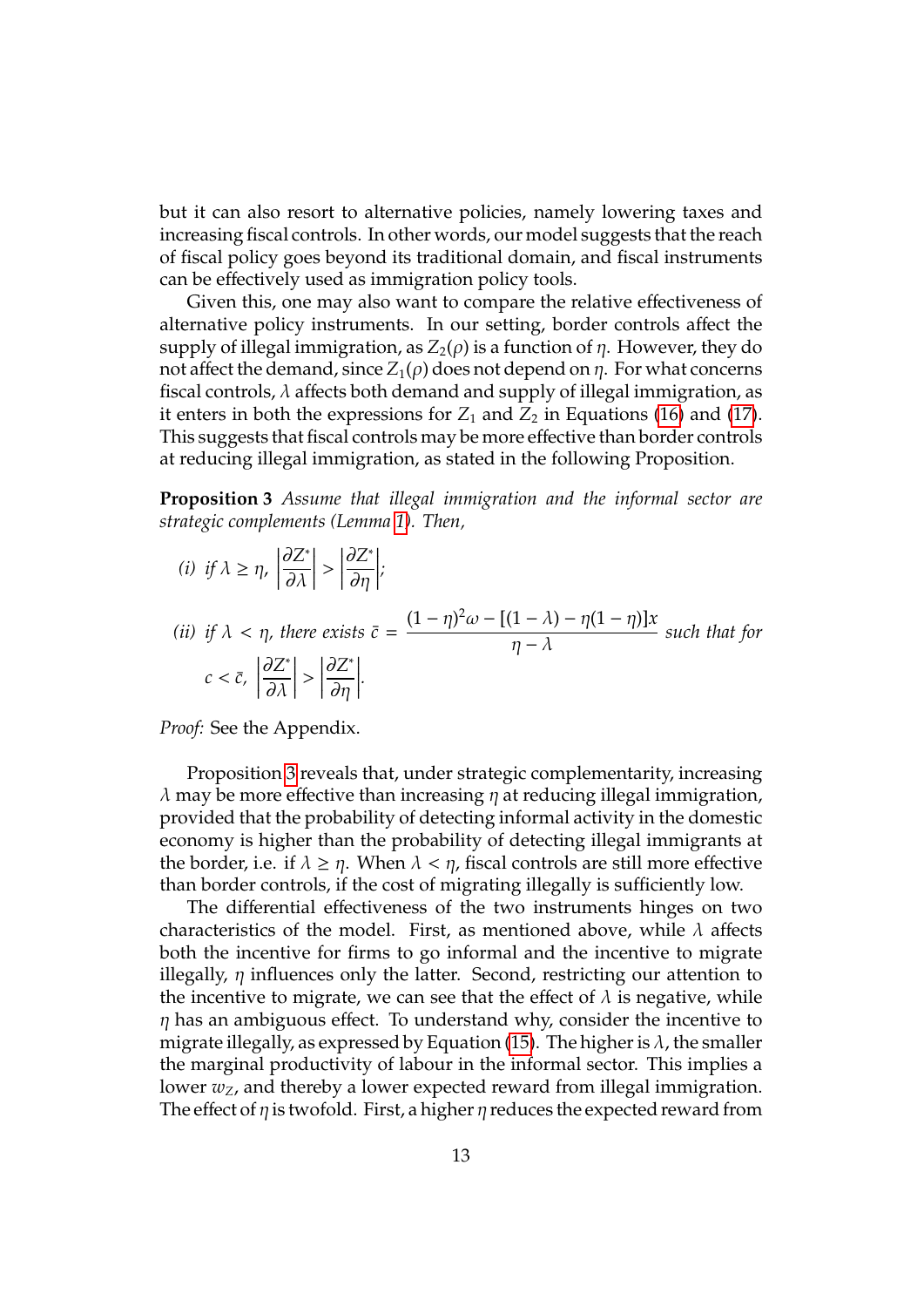illegal immigration, by reducing the probability of earning the wage  $w_z$ . Second, as fewer immigrants will actually reach the destination country, their marginal productivity in the informal sector will be higher, which goes against the first effect, implying a higher *wZ*.

As far as the tax rate  $\tau$  is concerned, its relative effectiveness with respect to border and fiscal controls is difficult to assess. First, different from  $\eta$  and  $\lambda$ , the effect of  $\tau$  on the equilibrium value of illegal immigration  $Z^*$  in non-monotonic, as stated in Proposition [2.](#page-10-1) Second, since  $η$  and  $λ$ are probabilities, while  $\tau$  is a tax rate, these two types of variables are inherently heterogeneous, and therefore not directly comparable.

Let us highlight that these results abstract from the possible trade-off between alternative policies. In fact, fiscal and border controls are typically financed out of the same scarce resources, namely fiscal receipts. Moreover, public funds can be transformed into the probabilities  $\lambda$  and  $\eta$  according to different technologies, that are not specified in the current version of the  $model.<sup>11</sup>$  $model.<sup>11</sup>$  $model.<sup>11</sup>$ 

#### **3.2 Welfare**

Our discussion so far has stemmed from the hypothesis that the Government would like to decrease the number of illegal aliens in the domestic economy. The regulation of illegal immigration, however, should not be considered as an objective in itself, but rather regarded as instrumental to maximising social welfare.

To address this issue, we assume that the Government maximises the following objective function

<span id="page-15-2"></span>
$$
\Omega = \frac{P}{P + \psi Z^*} \left( w_F^* - \theta \frac{Z^*}{P} \right) + \frac{\psi Z^*}{P + \psi Z^*} w_{Z'}^* \tag{24}
$$

which describes social welfare.<sup>[12](#page-15-1)</sup> In this formulation, the Government values a weighted average of per-capita consumption by natives, legal im-

<span id="page-15-0"></span> $11$ In the Appendix, we propose an extended version of the model that gets closer to reality, by assuming that border control and detection of informal activity are police-operated, and therefore financed through fiscal recipes. This introduces a trade-off between border patrolling and detection of informal activity in the context of a balanced Government budget, but the extended model can only be solved numerically. Simulations, however, confirm and even reinforce our analytical findings. Indeed, a country enforcing stricter border controls might end up hosting more illegal aliens. This stems from the fact that border enforcement subtracts resources from fiscal controls, and thus decreases the likelihood of detecting informal activities. As a consequence, the returns to the informal sector increase and more potential migrants try to illegally enter the country.

<span id="page-15-1"></span> $12$ Our Government differs from a benevolent dictator, concerned with the implemen-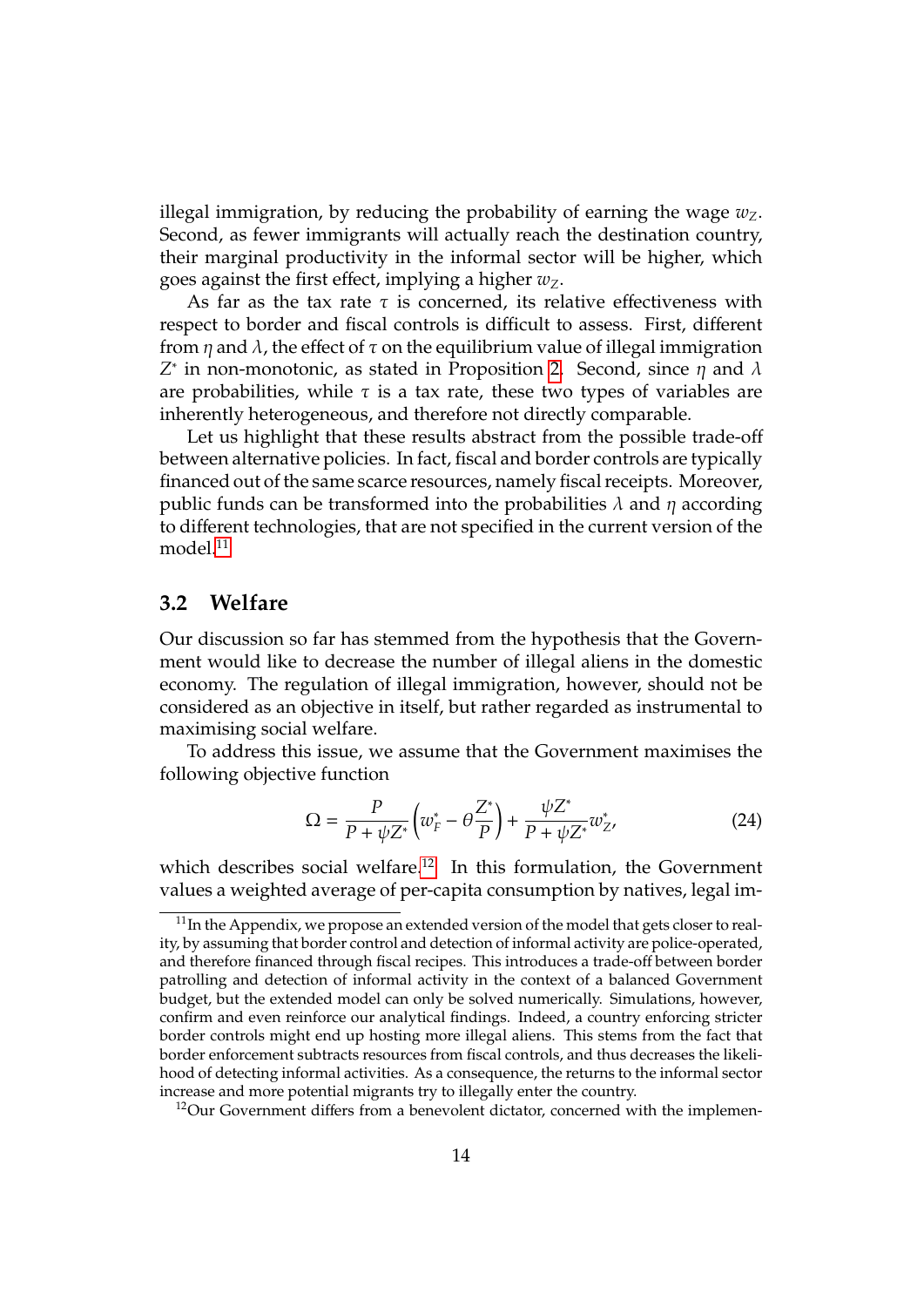migrants and illegal aliens.<sup>[13](#page-16-0)</sup> We assume that the Government gives the same weight to native and legal immigrants (i.e. 1), whereas it gives a weight  $\psi \in [0, 1]$  to illegal immigrants. This parameter can be interpreted as the degree of altruism of voters towards disenfranchised illegal immigrants. Moreover, we assume that the relative size of illegal immigration may exert a direct negative effect on the utility of native voters through the parameter  $\theta \geq 0$ , which accounts for direct aversion towards illegal immigration (xenophobic preferences).

The description of social welfare in Equation [\(24\)](#page-15-2) is fairly general, and yet too complex to allow for the immediate derivation of clear-cut analytical results. Therefore, we prefer to decline such function into different subcases, depending on the values of the parameters  $\theta$  and  $\psi$  that describe the different possible attitudes of the society towards (illegal) immigration. This will allow us to derive interesting analytical results for public policy. We shall then come back to the general social welfare function and consider what we have learned.

As a benchmark case we consider a welfare function given by Equation [\(24\)](#page-15-2) for  $\theta = 0$  and  $\psi = 0$ :

<span id="page-16-1"></span>
$$
\Omega_b = w_F^* = A_F^{\frac{1}{1-\alpha}} (1-\alpha)(1-\tau)\tau^{\frac{\alpha}{1-\alpha}}, \tag{25}
$$

where the subscript *b* stand for 'benchmark'. This formulation is tantamount to assuming that the Government maximises per capita consumption of legal workers (natives plus legal immigrants), without taking into account neither the number nor the consumption of illegal immigrants. The reason for considering this as the benchmark case is that illegal immigrants do not have voting rights, and therefore might not enter the objective function of the Government. This function has three interesting characteristics. First,  $\Omega_b$  is a hump-shaped function of  $\tau$  and reaches a maximum at  $\tau_b = \alpha$ . Accordingly, for  $\tau = \tau_b$  the welfare maximising number of illegal immigrants is strictly positive. Second,  $\Omega_b$  does not depend on  $\lambda$  or  $\eta$ . Third, we can prove that  $\tau_b$  is always smaller than  $\hat{\tau}$  in Proposition [2,](#page-10-1) i.e.

tation of the social optimum. Unlike a full-fledged social planner, the Government here takes as given the structure of incentives that determine the market equilibrium, without internalizing the externality due to the presence of public expenditure *G*. The underlying assumption is that the Government chooses its policy variables by aggregating individual preferences. Accordingly, we are in a second-best scenario, but this does not impinge on the overall validity of our the analysis, since the main focus of this article is on illegal immigration and not on optimal taxation *per se*.

<span id="page-16-0"></span><sup>&</sup>lt;sup>13</sup>Since we abstract from physical capital, maximizing per-capita consumption boils down to maximizing wages, which in our formulation includes profits as may be recalled from the discussion of Equations [\(12\)](#page-7-3), [\(13\)](#page-8-2) and[\(14\)](#page-8-3).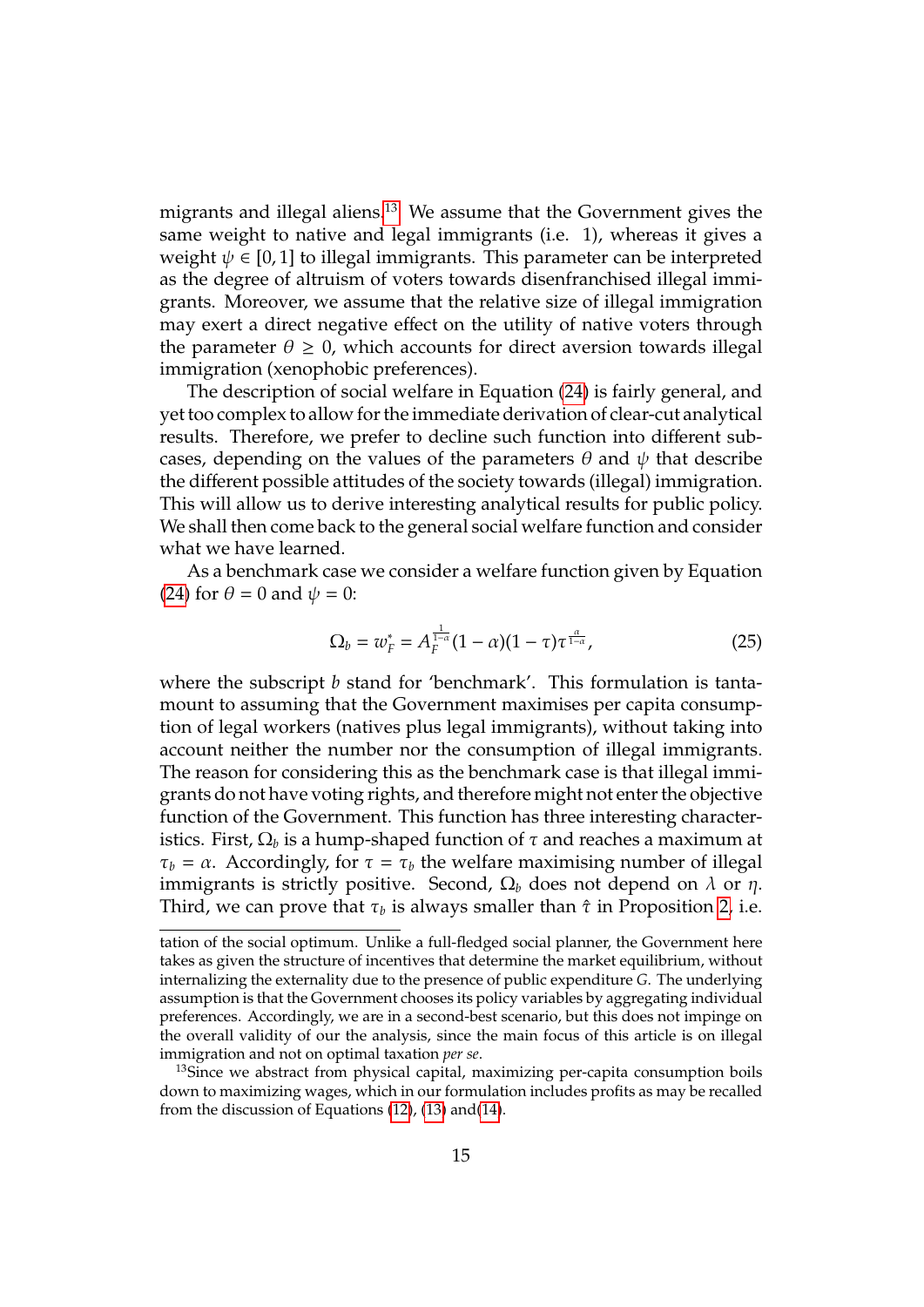the level of  $\tau$  below which the number of illegal immigrants always varies in the same direction as the tax rate.

**Lemma 2** *Given*  $\hat{\tau}$  *from Proposition [2,](#page-10-1) if*  $\hat{\tau} > 0$ *, then*  $\tau_b < \hat{\tau}$ *.* 

*Proof* See Appendix.

The second declination of our welfare function still ignores consumption by illegal immigrants ( $\psi = 0$ ), but includes the possibility that native voters have a negative sentiment against illegal migrants, i.e.  $\theta > 0$ . Accordingly, Equation [\(24\)](#page-15-2) becomes

<span id="page-17-4"></span><span id="page-17-3"></span><span id="page-17-2"></span>
$$
\Omega_x = \Omega_b - \theta \frac{Z^*}{P},\tag{26}
$$

where subscript *x* stands for 'xenophobic'. It can be noticed that for  $\theta = 0$ ,  $\Omega$ <sub>*x*</sub> coincides with  $\Omega$ <sub>*b*</sub>.

By comparing  $\Omega_x$  with  $\Omega_b$ , we have a second policy implication: a welfare maximising Government with xenophobic preferences will set a lower tax rate than a Government who simply disregards illegal immigrants.<sup>[14](#page-17-0)</sup> The following proposition makes the point.

**Proposition 4** *Be*  $\tau_x$  *the value of*  $\tau$  *which maximizes*  $\Omega_x$ *, then*  $\tau_x \leq \tau_b$ .

#### *Proof* See Appendix.

To understand the rationale behind this result, consider the case of strategic complementarity.<sup>[15](#page-17-1)</sup> The social welfare function  $\Omega_x$  depends negatively on  $Z^*$ , which in turn is a positive function of  $\tau$  (since the incentive to go informal increases with taxes). Suppose the tax rate is set at the level that maximizes  $w_i^*$ *F* . Then, looking at Equations [\(25\)](#page-16-1) and [\(26\)](#page-17-2), one can see that there is room for welfare improvement through a reduction in taxes: a xenophobic policy maker is willing to trade-off a decrease in wages against a decrease in the number of illegal immigrants.

The third declination of our social welfare function includes no xenophobic component, but encompasses the well-being of illegal immigrants.

<span id="page-17-0"></span><sup>&</sup>lt;sup>14</sup>Therefore, our model provides a rationale for the common observation that xenophobic parties typically advocate lower taxes.

<span id="page-17-1"></span><sup>&</sup>lt;sup>15</sup>The result of the proposition is actually more general, as it applies also to the case of substitutability. See the proof in the Appendix.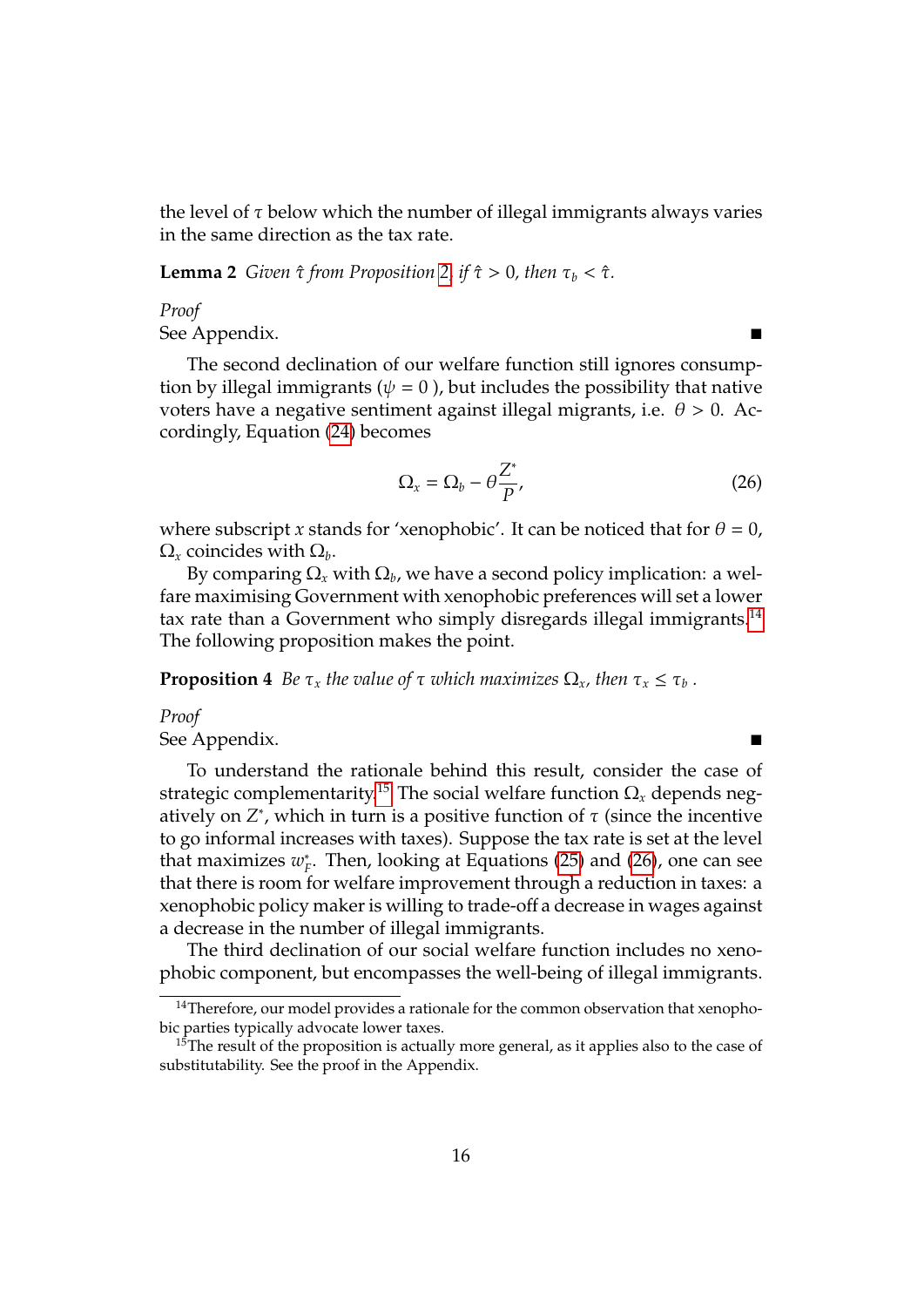In terms of the parameters of Equation [\(24\)](#page-15-2), this translates into assuming  $\theta$  = 0 and  $\psi$  > 0. Accordingly, the social welfare function becomes

<span id="page-18-0"></span>
$$
\Omega_a = \frac{P w^*_F + \psi Z^* w^*_Z}{P + \psi Z^*},
$$
\n(27)

where subscript *a* stands for 'altruistic'. For  $\psi = 0$ ,  $\Omega_a$  boils down to  $\Omega_b$ . For  $\psi = 1$ , illegal immigrants are given the same weight as all other workers, a situation we could label as perfect altruism. To ease comparison, we can rewrite Equation [\(27\)](#page-18-0) as

<span id="page-18-4"></span><span id="page-18-3"></span>
$$
\Omega_a = \Omega_b - \frac{\psi Z^*}{P + \psi Z^*} (w_F^* - w_Z^*), \tag{28}
$$

which allows us to claim the following:

**Proposition 5** *Be*  $\tau_a$  *the value of*  $\tau$  *which maximizes*  $\Omega_a$ *, then*  $\tau_a \leq \tau_b$ *.* 

#### *Proof*

See Appendix.

Hence, introducing altruism towards illegal immigrants implies that the welfare-maximizing tax rate is again lower than in the benchmark case. This result is qualitatively the same as Proposition [4.](#page-17-3) This might be surprising: Ω*<sup>x</sup>* introduces xenophobic preferences, while Ω*<sup>a</sup>* allows for a certain degree of altruism towards illegal immigrants, and yet, in both cases the welfare-maximising tax rate is lower than in the benchmark case. To understand the logic of this seemingly puzzling result, consider again the case of strategic complementarity. Given that  $\Omega_{\imath}$  is positively related to the average wage of illegal immigrants, which is in turn a negative function of *Z*<sup>\*</sup>, the Government prefers fewer, but wealthier illegal immigrants.<sup>[16](#page-18-1)</sup> Therefore, it will reduce taxes below  $\tau_b$ , so as to decrease the size of the informal sector, and then discourage illegal immigration.<sup>[17](#page-18-2)</sup>

<span id="page-18-1"></span><sup>&</sup>lt;sup>16</sup>The results of Proposition [5](#page-18-3) do not rest on the assumption of strategic complementarity. They do depend, however, on the way we have introduced altruism towards illegal immigrants in Equation [\(27\)](#page-18-0). Alternative specifications are possible. In particular, the relevant variable for altruistic natives who consider migration as a poverty-alleviation device might not be the average wage for illegal immigrants. An altruistic social welfare function could for instance depend on (i) the difference between the immigrants wage and what they would have earned, had they never migrated, and/or (ii) the number of illegal immigrants (if illegal immigration is seen as the only chance of escaping poverty). In such cases, social welfare needs not depend negatively on *Z* ∗ .

<span id="page-18-2"></span><sup>&</sup>lt;sup>17</sup> To better understand why both  $τ_x$  and  $τ_a$  are lower than  $τ_b$ , notice that  $Ω_x$  and  $Ω_a$ have a similar structure: both are equal to  $\Omega_b$  minus a positive function of  $Z^*.$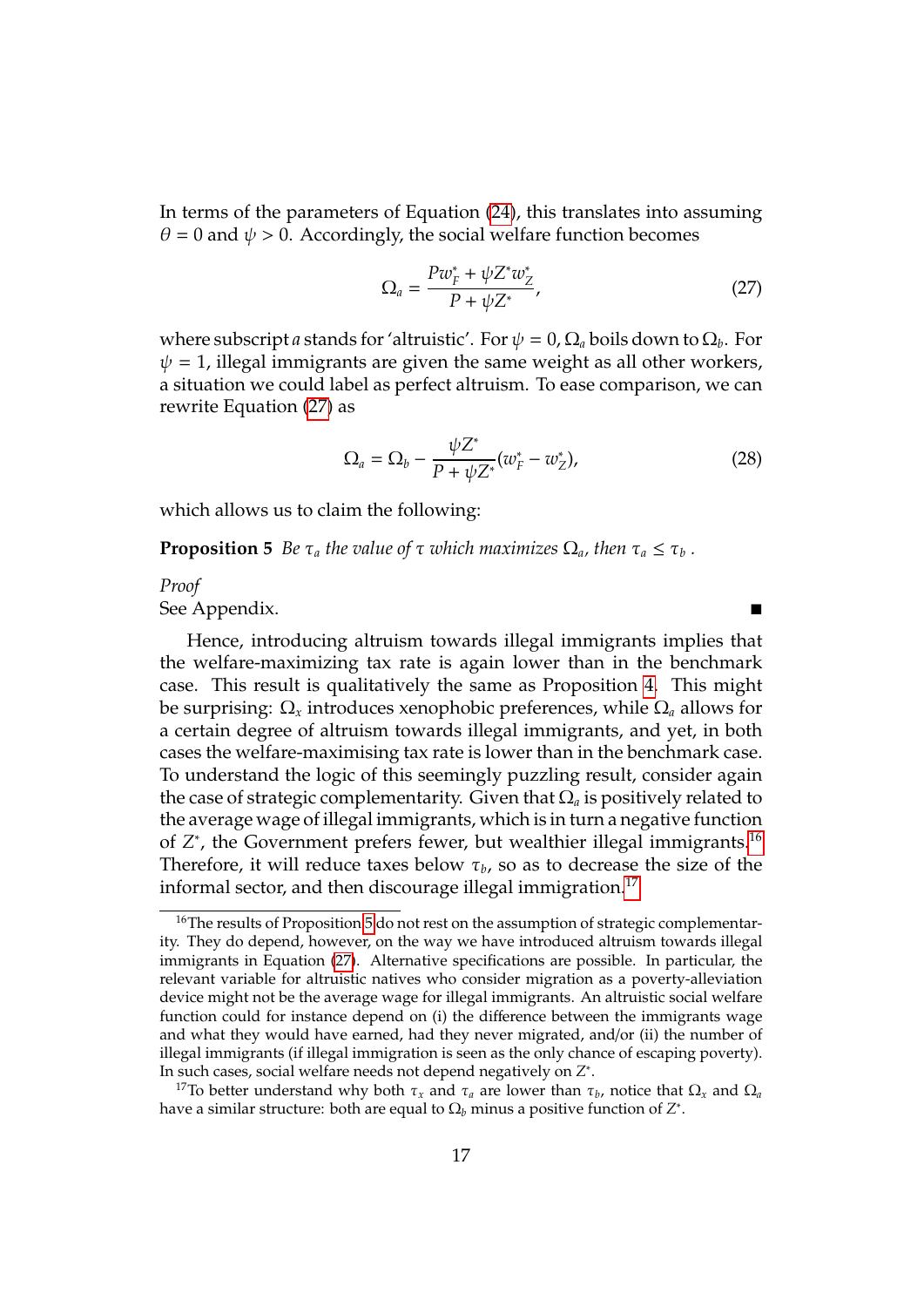<span id="page-19-0"></span>

Figure 2: The social welfare function in the case of benchmark  $(\Omega_b)$ , xenophobic  $(Ω<sub>x</sub>)$  and altruistic preferences  $(Ω<sub>a</sub>)$ .

The social welfare functions  $\Omega_b$ ,  $\Omega_x$  and  $\Omega_a$  are represented in Figure [2.](#page-19-0) As far as the general welfare function  $\Omega$  is concerned, the analysis of the three different sub-cases - benchmark, xenophobic and altruistic - allow us to prove the following.

<span id="page-19-1"></span>**Proposition 6** *There exists*  $\tau^*$  *such that*  $\Omega$  *is maximized, and*  $\tau^* \leq \min{\{\tau_a, \tau_b, \tau_x\}}$ *.* 

#### *Proof*

#### See Appendix.

To grasp the logic behind Proposition [6,](#page-19-1) consider that – as explained in Propositions [4](#page-17-3) and [5](#page-18-3) – the introduction of altruism or xenophobia makes the welfare-maximizing tax rate decrease with respect to the benchmark case. *A fortiori*, when we consider a social welfare function encompassing both altruism and xenophobia, the welfare-maximizing tax rate will be lower than the benchmark case.

An interesting result of our model is that the number of illegal immigrants chosen by a welfare-maximising Government always varies in the same direction as taxes, independently of the specific welfare function.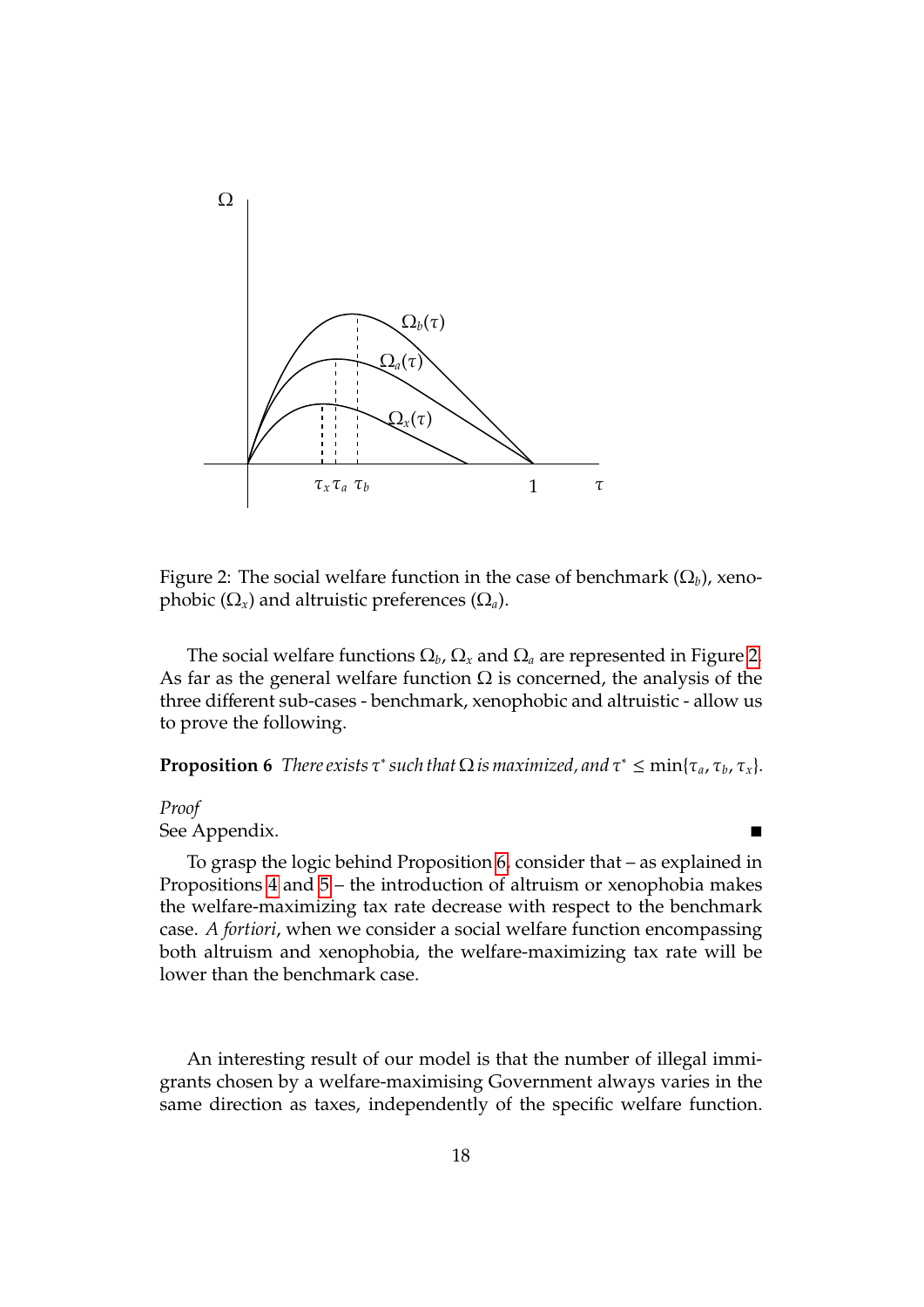Indeed, Propositions [4,](#page-17-3) [5](#page-18-3) and [6,](#page-19-1) together with Lemma [2](#page-17-4) ensure that whenever  $\hat{\tau}$  is positive,  $\hat{\tau} \ge \max\{\tau_a, \tau_b, \tau_x, \tau^*\}$ . This implies that we are always in case (v.2) of Proposition [2.](#page-10-1) Therefore, our model provides an additional rationale explaining why right-wing parties, i.e. parties whose electoral platform leans towards low taxes and low public expenditures are also typically conservative on immigration matters.

Beyond taxation, in this model the Government has in principle three other policy instruments that can influence the number of illegal immigrants in the country: the probability of detection at the border  $\eta$ , the probability of detection of informal activities  $\lambda$ , and the quota of legal migrants. The following proposition summarizes the effects of changes in these variables on social welfare.

<span id="page-20-0"></span>**Proposition 7** *Given* ρ ∗ *and Z*<sup>∗</sup> *as specified in Proposition [1,](#page-9-2) given* Ω*,* Ω*b,* Ω*<sup>x</sup> and* Ω*<sup>a</sup> as specified in Equations [\(24\)](#page-15-2), [\(25\)](#page-16-1), [\(26\)](#page-17-2) and [\(27\)](#page-18-0), then*

(i) 
$$
\frac{\partial \Omega_b}{\partial \eta} = 0
$$
,  $\frac{\partial \Omega_b}{\partial \lambda} = 0$ ,  $\frac{\partial \Omega_b}{\partial q} = 0$ ;  
\n(ii)  $\frac{\partial \Omega_x}{\partial \eta} > 0$ ,  $\frac{\partial \Omega_x}{\partial \lambda} > 0$ ,  $\frac{\partial \Omega_x}{\partial q} = 0$ ;  
\n(iii)  $\frac{\partial \Omega_a}{\partial \eta} > 0$ ,  $\frac{\partial \Omega_a}{\partial \lambda} > 0$ ,  $\frac{\partial \Omega_a}{\partial q} = 0$ ;  
\n(iv)  $\frac{\partial \Omega}{\partial \eta} > 0$ ,  $\frac{\partial \Omega}{\partial \lambda} > 0$ ,  $\frac{\partial \Omega}{\partial q} = 0$ ;  
\nProof

See Appendix.

These results are hardly surprising, given the structure of the model. First, under the assumption that both  $\eta$  and  $\lambda$  are exogenous and independent of fiscal recipes, border and fiscal controls have no costs for society. Second, as shown above, introducing xenophobic and/or altruistic attitudes towards illegal aliens will in any case result in less illegal immigrants. Consequently, stronger border enforcement and more detection of informal activity will always be welfare enhancing, if the size of illegal immigration enters the objective of the Government. If instead the relevant social welfare function is  $\Omega_b$ , with the Government being concerned with the utility of legal workers only, then neither  $\eta$  nor  $\lambda$  will affect social welfare, as clear from Equation [\(25\)](#page-16-1). Finally, the legal migration quota *q* has no effect on social welfare, since in equilibrium the production function in the formal sector has constant returns to labour, implying that the marginal productivity of labour is independent of the quantity of labour employed.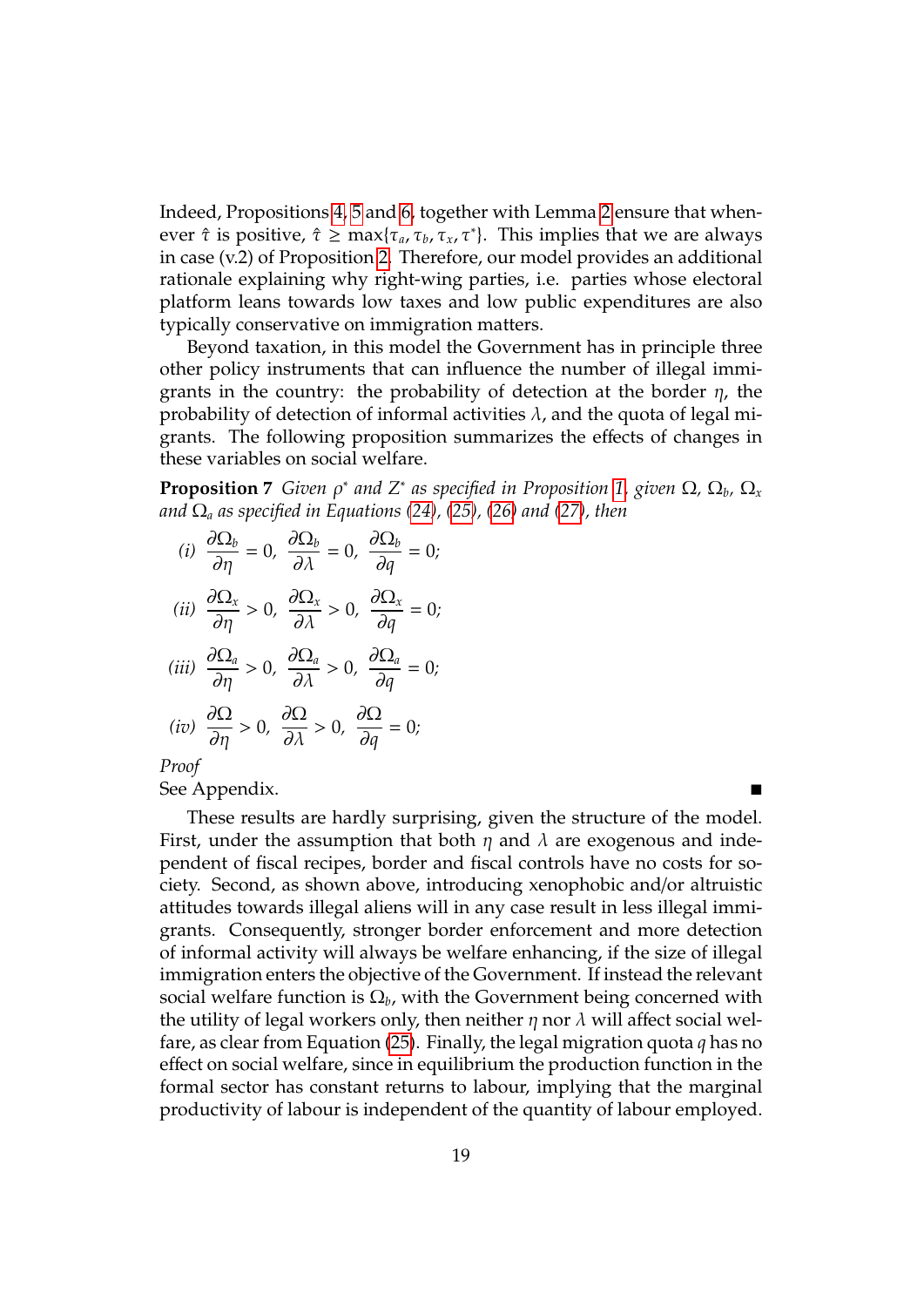### <span id="page-21-4"></span>**4 Conclusions**

In this paper, we have built a general equilibrium model to study the interplay between illegal migration and the shadow economy in the destination country, a topic overlooked by the literature so far. In our framework, the number of illegal immigrants and the size of the informal sector are endogenously determined and may turn out to be strategic complements: the bigger the dimension of the shadow economy in the host country, the stronger the incentive for potential migrants to migrate illegally, and *vice versa*. Consequently, traditional determinants of informality (such as taxation and fiscal controls) can also explain illegal immigration.

This holds interesting policy implications. In particular, we have shown that, in order to contrast illegal immigration, indirect measures such as tax reduction and detection of informal activities can be used as substitutes for border enforcement. Furthermore, we have found that a welfaremaximising Government, which never chooses to drive illegal immigration to zero, will set the tax rate to a lower value if, rather than just focusing on the welfare of legal workers, integrates illegal immigration in its objective function.

### **References**

- <span id="page-21-0"></span>**Amaral, P. S. and E. Quintin**, "A Competitive Model of the Informal Sector," *Journal of Monetary Economics*, 2006, *53*, 1541–1553.
- <span id="page-21-3"></span>**Barro, R. J.**, "Government Spending in a Simple Model of Endogenous Growth," *Journal of Political Economy*, 1990, *98*, S103–S125.
- <span id="page-21-2"></span>**Borjas, G. J.**, "The Economics of Immigration," *Journal of Economic Literature*, 1994, *XXXII*, 1667–1717.
- <span id="page-21-5"></span>**, J. Grogger, and G. H. Hanson**, "Substitution Between Immigrants, Natives, and Skill Groups," Working Paper 17461, National Bureau of Economic Research 2011.
- <span id="page-21-6"></span>**Bracco, E. and L. Onnis**, "Immigration, Amnesties and the Shadow Economy," Notebook 418, Collegio Carlo Alberto 2015.
- <span id="page-21-1"></span>**Dabla-Norris, E., M. Gradstein, and G. Inchauste**, "What Causes Firms to Hide Output? The Determinants of Informality," *Journal of Development Economics*, 2008, *85*, 1–27.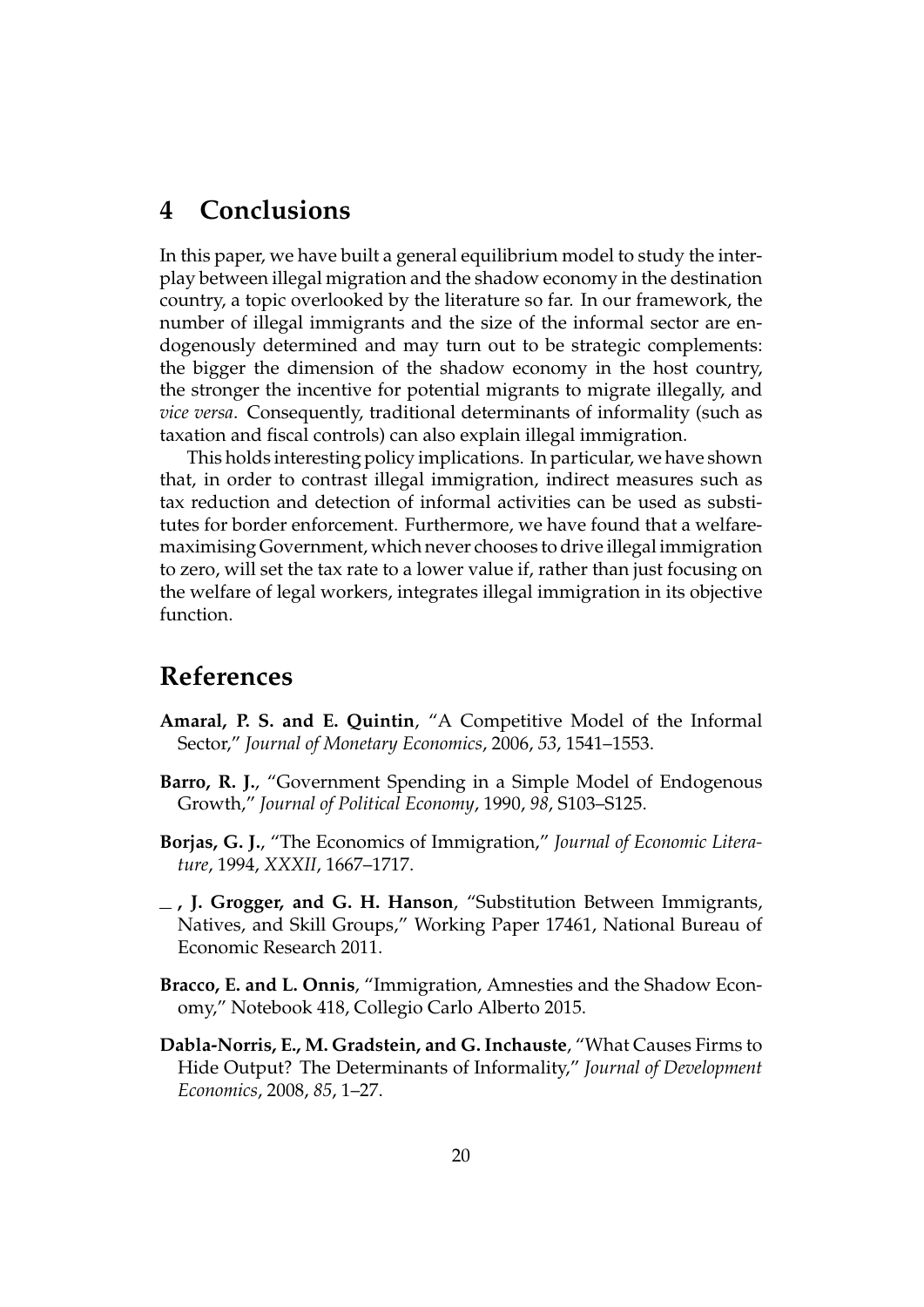- <span id="page-22-8"></span>**Dell'Aringa, C. and F. Neri**, "Illegal Immigrants and the Informal Economy in Italy," *Labour*, 1987, *1* (2), 107–126.
- <span id="page-22-4"></span>**Djajic, S.**, "Illegal Immigration and Resource Allocation," *International Economic Review*, 1997, *38* (1), 97–117.
- <span id="page-22-5"></span>**and A. Vinogradova**, "Undocumented Migrants in Debt," *Labour Economics*, 2013, *21*, 15–24.
- <span id="page-22-6"></span> $\Box$  and  $\Box$ , "Immigration Policies and the Choice between Documented and Undocumented Migration," 2015. mimeo.
- <span id="page-22-7"></span>**Hazari, B. R. and P. M. Sgro**, "The Simple Analytics of Optimal Growth with Illegal Migrants," *Journal of Economic Dynamics and Control*, 2003, *28*, 141–151.
- <span id="page-22-0"></span>**Ihrig, J. and K. S. Moe**, "Lurking in the Shadows: the Informal Sector and Government Policy," *Journal of Development Economics*, 2004, *73*, 541–557.
- <span id="page-22-9"></span>**Peri, G.**, "Rethinking the Area Approach: Immigrants and the Labor Market in California," *Journal of International Economics*, 2011, *84*, 1–14.
- <span id="page-22-1"></span>**Schneider, F. and D. H. Enste**, "Shadow Economies: Size, Causes, and Consequences," *Journal of Economic Literature*, 2000, *XXXVIII*, 77–114.
- <span id="page-22-2"></span>**Tanzi, V.**, "The Underground Economy in the United States: Annual Estimates, 1930-80," *Sta*ff *Papers - International Monetary Fund*, 1983, *30* (2), 283–305.
- <span id="page-22-3"></span>, "Uses and Abuses of Estimates of the Underground Economy," *The Economic Journal*, 1999, *109* (456), pp. F338–F347.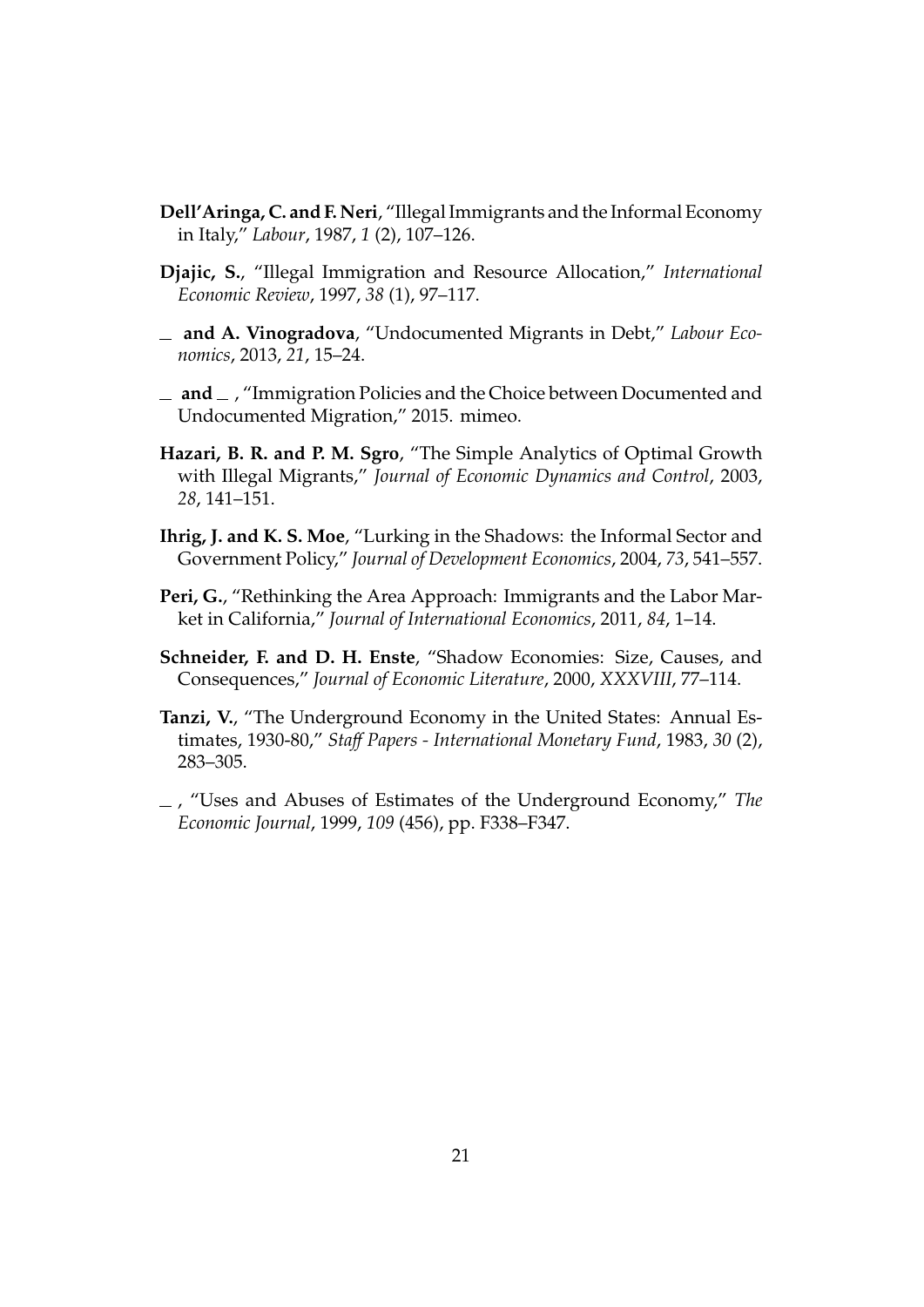# **Appendix A**

#### **Proof of Proposition [1](#page-9-2)**

The model equilibria are given by the set of solutions  $(\rho^*, Z(\rho^*)) = (\rho^*, Z^*)$ to equations [\(16\)](#page-9-0) and [\(17\)](#page-9-1). The first equilibrium is  $(0, 0)$  since  $Z_1(0) = Z_2(0)$ . We prove next that  $Z_1(\rho)$  and  $Z_2(\rho)$  coincide for a value of  $\rho$  between 0 and 1.

The limits of equations [\(16\)](#page-9-0) and [\(17\)](#page-9-1) when  $\rho$  tends to 0 and  $\infty$  are given by  $\lim_{\rho \to 0} Z_1(\rho) = 0$ ,  $\lim_{\rho \to \infty} Z_1(\rho) = \infty$ ,  $\lim_{\rho \to 0} Z_2(\rho) = 0$ , and  $\lim_{\rho\to\infty} Z_2(\rho) = 0.$ 

On the one hand, since  $Z_2$  is a continuous function of  $\rho$ , taking the value 0 for  $\rho = 0$  or  $\rho = 1$ , we know that  $Z_2$  increases first and that it has a maximum for an interior value of  $\rho$ . After the maximum,  $Z_2$  decreases to reach 0 for  $\rho = 1$ . On the other hand,  $Z_1$  is strictly increasing in  $\rho$ . To prove that  $Z_1$  and  $Z_2$  cross at an interior value of  $\rho$  we show that

$$
\lim_{\rho \to 0} Z_1'(\rho) < \lim_{\rho \to 0} Z_2'(\rho). \tag{29}
$$

Indeed,

$$
\lim_{\rho \to 0} Z'_1(\rho) = N(1+q) \left( \frac{(1-\alpha)(1-\tau)A_F \delta^{-\alpha}}{A_I(1-\lambda)\left[ (1-\alpha)\beta + \alpha \mu \right]} \right)^{\frac{1}{(1-\alpha)(1-\beta)}} \frac{\alpha}{(1-\alpha)(1-\beta)},
$$

and

 $\rho \rightarrow 0$ 

$$
\lim_{\rho \to 0} Z'_{2}(\rho) =
$$
\n
$$
= \lim_{\rho \to 0} N(1 + q) \left( \frac{(1 - \lambda)[1 - ((1 - \alpha)\beta + \alpha\mu)]A_{I} (\tau A_{F})^{\frac{\alpha}{1 - \alpha}} \delta^{\alpha}}{\omega + \frac{c + \eta\chi}{1 - \eta}} \right)^{\frac{1}{\alpha + (1 - \alpha)\beta}} \times
$$
\n
$$
\times \left( \frac{(1 - \alpha)\beta}{\alpha + (1 - \alpha)\beta} \rho^{\frac{(1 - \alpha)\beta}{\alpha + (1 - \alpha)\beta} - 1} - \frac{\alpha}{\alpha + (1 - \alpha)\beta} (1 - \rho)^{\frac{\alpha}{\alpha + (1 - \alpha)\beta} - 1} \right) = \infty.
$$

This concludes the proof.

### **Proof of Proposition [3](#page-14-0)**

The proof is based on  $Z_2(\rho)$  rather than on  $Z^*$  because the expression of *Z*<sub>2</sub> is easier to handle. Proving the proposition statements for *Z*<sub>2</sub>( $\rho$ ),  $\forall \rho$ , means that in particular, the statements hold for  $\rho^*$ , a particular value of  $\rho$ .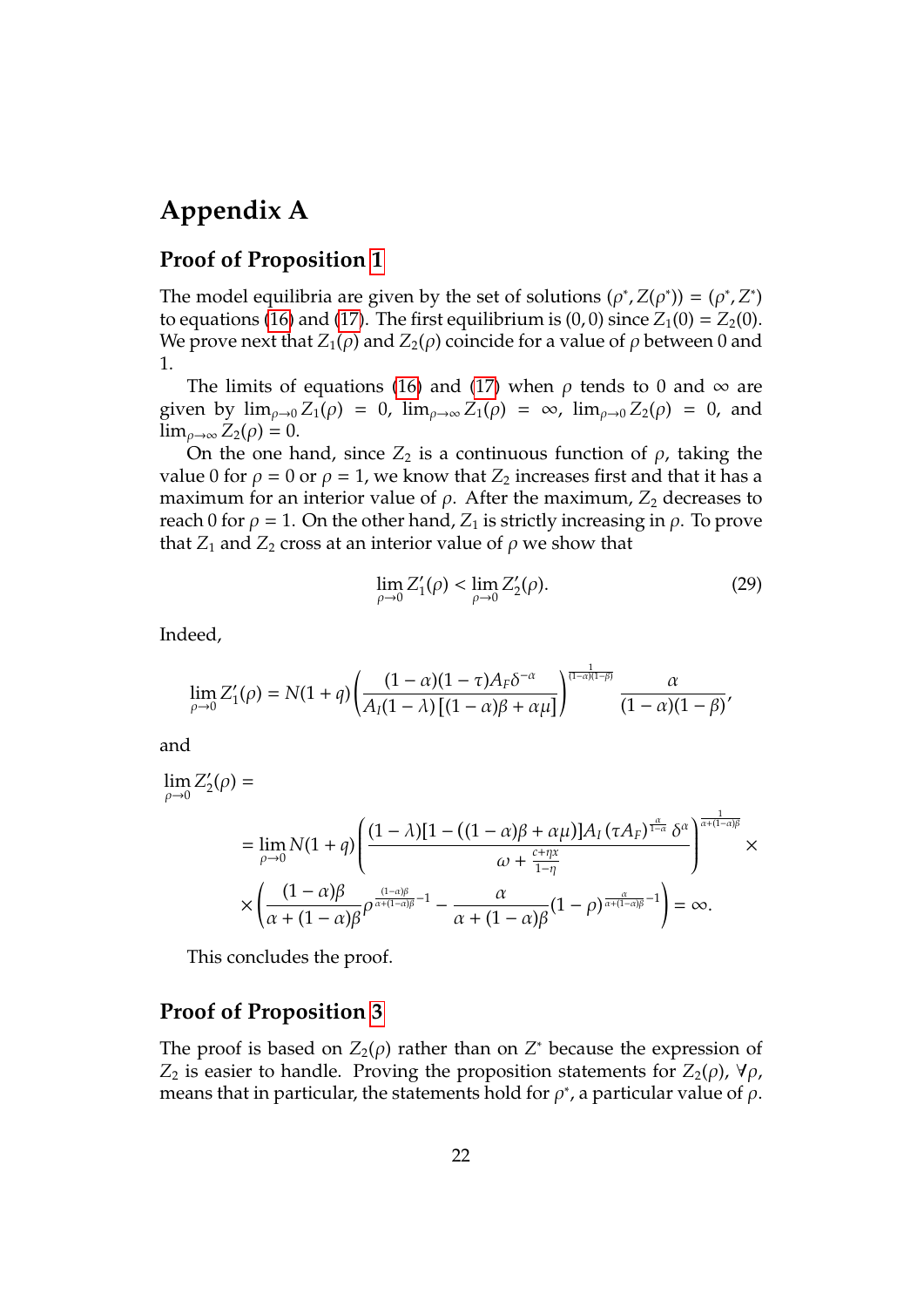The partial derivatives of  $Z_2$  with respect to  $\lambda$  and  $\eta$  are given by

$$
\frac{\partial Z_2}{\partial \lambda} = \frac{1}{(1 - \lambda)(\alpha(1 - \beta) + \beta)}
$$

and

$$
\frac{\partial Z_2}{\partial \eta} = \frac{c + x}{(1 - \eta)(\alpha(1 - \beta) + \beta)(c + x\eta + w(1 - \eta))'}
$$

respectively.

Whether  $\lambda$  or  $\eta$  have a larger effect on  $Z_2$  depends on whether the changes take place on the semi-plane  $\lambda > \eta$  or on the semi-plane  $\lambda < \eta$ .

If  $\lambda > \eta$ , then  $\partial Z_2/\partial \lambda > \partial Z_2/\partial \eta$  if

$$
1 > \frac{c+x}{c+\eta x+w(1-\eta)}.
$$

Note that since  $x < w$ , the inequality above is trivially satisfied. Then,  $\partial Z_2(\rho)/\partial\lambda > \partial Z_2(\rho)/\partial\eta$  for all  $\rho$ , so that  $\partial Z^*/\partial\lambda > \partial Z^*/\partial\eta$ .

If instead  $λ < η$ , then  $\frac{\partial Z_2}{\partial λ} > \frac{\partial Z_2}{\partial η}$  if

$$
\frac{1}{1-\lambda} > \frac{1}{1-\eta} \frac{c+x}{c+\eta x + w(1-\eta)}
$$

or

$$
c < \frac{w(1-\eta)^2 + x\eta(1-\eta) - x(1-\lambda)}{\eta - \lambda} = \bar{c}.
$$

We can then conclude that, when  $\lambda < \eta$ ,  $\partial Z^* / \partial \lambda > \partial Z^* / \partial \eta$  if and only if  $c < \bar{c}$ .

### **Proof of Lemma [2](#page-17-4)**

The proof just follows from the direct comparison of  $\hat{\tau}$  and  $\tau_b$ , for any  $\hat{\tau} > 0$ . Notice that  $\hat{\tau} > 0$  if either  $\alpha(1 - \alpha) > \beta$ , or if  $\alpha(1 - \alpha) < \beta$ , whenever  $\kappa < \alpha/[\beta(1-\alpha) - \alpha].$ 

#### **Proof of Propositions [4](#page-17-3) and [5](#page-18-3)**

In Propositions [4](#page-17-3) and [5,](#page-18-3) the welfare functions  $\Omega_x$  and  $\Omega_a$  are defined as the difference of two other functions that we call "original" functions. Specifically,

$$
\Omega_x = \Omega_b - \theta \frac{Z^*}{P},
$$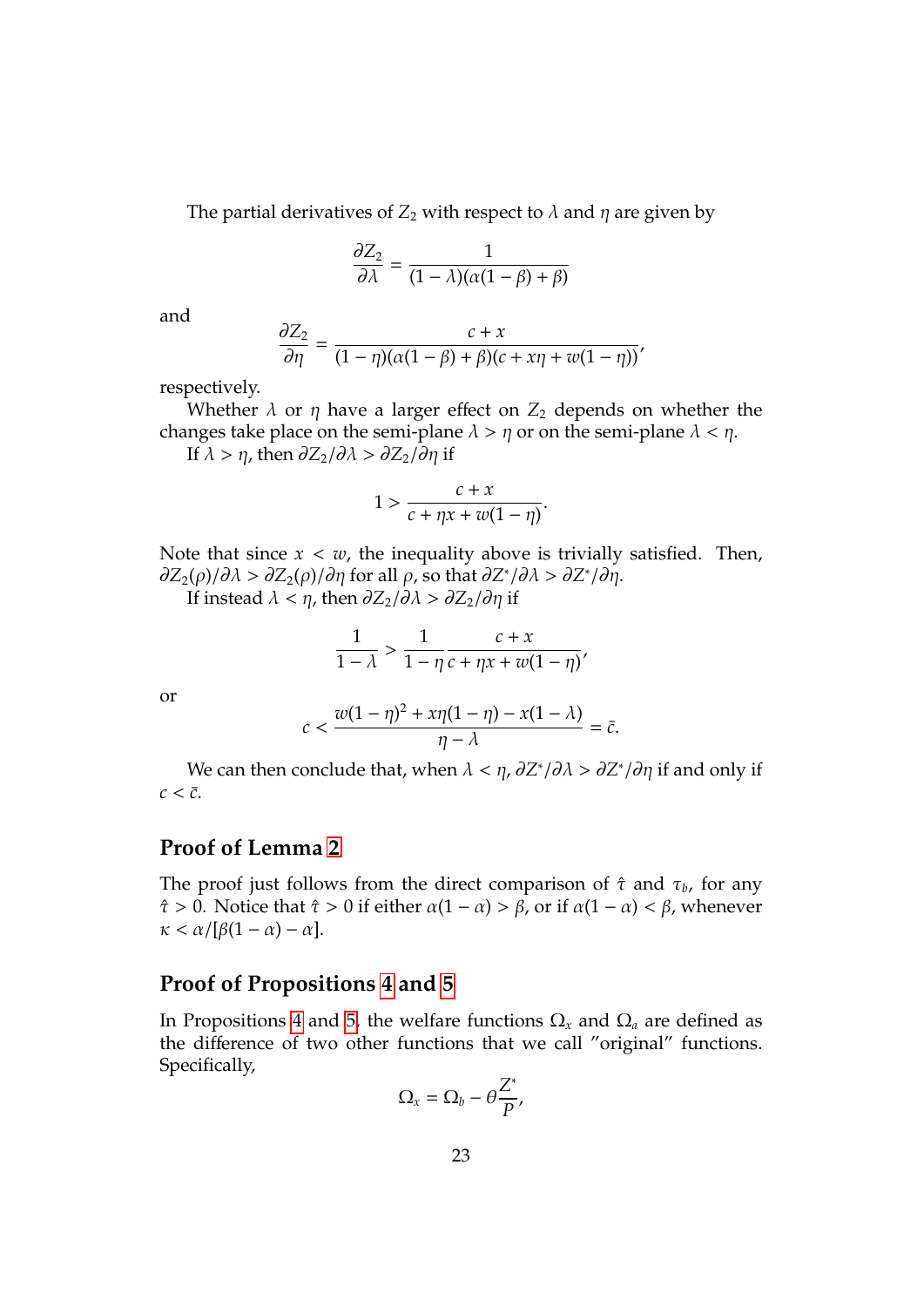and

$$
\Omega_a = \Omega_b - \frac{\psi Z^*}{P + \psi Z^*} (w_F^* - w_Z^*).
$$

These original functions are *C* <sup>2</sup> and concave. To prove Propositions [4](#page-17-3) and [5](#page-18-3) we show first that the difference of two concave functions has a unique maximum. Second, we prove that the aforementioned maximum lies below the lowest of the maxima of the original functions.

<span id="page-25-0"></span>**Proposition 8** *Given functions f and g, two continuously di*ff*erentiable and strictly concave functions defined on* [0, 1] *such that*

- *1)*  $f(0) = 0$ ,  $f(1) = 0$ ,
- 2)  $g(0) = 0, g(1) = 0$
- *3)* there exists  $\tilde{\tau} \in [0, 1]$  *such that*  $f(\tau) > g(\tau)$  *for all*  $\tau \in [0, \tilde{\tau}]$ *.*

*Let us define W* = *f* − *g. Since W is the di*ff*erence of two concave functions, it has a unique global maximum. Moreover, if* τ<sub>1</sub> *and* τ<sub>2</sub> *denote the maxima of f and g respectively with*  $\tau_1 < \tau_2$ , then the maximum of W,  $\tau^*$ , satisfies  $\tau^* \leq \tau_1$ .

**Proof:** First, we shall prove that *W* has a unique interior maximum. Given that  $f(\tau) > g(\tau)$  for all  $\tau \in [0, \tilde{\tau}]$  and  $f(0) = g(0) = 0$ , it is true that

$$
\lim_{\tau \to 0} f'(\tau) > \lim_{\tau \to 0} g'(\tau),
$$

so that  $\lim_{\tau\to 0} W'(\tau) > 0$ . Since  $W(\tau_1) < 0$  and W is continuous, there exists  $\tau^* \in [0, \tau_1]$  such that  $W'(\tau^*) = 0$ . Note that since *f* and *g* are strictly concave, *W*' changes sign only once in [0,  $\tau_1$ ] so that *W* has a unique maximum,  $\tau^*$ . Consequently, *W* has a unique interior maximum  $\tau^*$ , with  $\tau^* < \tau_1$ .

Next, we prove that both  $\Omega_x$  and  $\Omega_a$  satisfy the properties of the generic function *W* listed in Proposition [8.](#page-25-0) Regarding  $\Omega_b(\tau) = A_F^{\frac{1}{1-\alpha}}$  $\int_{F}^{\frac{1}{1-\alpha}} (1-\alpha)(1-\tau)\tau^{\frac{\alpha}{1-\alpha}}$ we have that  $\Omega_b(0) = \Omega_b(1) = 0$ . Moreover, after defining  $g_1(\tau)$  and  $g_2(\tau)$  as

$$
g_I(\tau)=\theta\frac{Z^*}{P}
$$

and

$$
g_{II}(\tau) = \frac{\psi Z^*}{P + \psi Z^*} (w_F^* - w_Z^*),
$$

it can be checked that  $g_{I}(0) = g_{I}(1) = g_{II}(0) = g_{II}(1) = 0$ .

Hence, Proposition [8](#page-25-0) holds for both  $\Omega_{\text{\tiny{\it X}}}$  and  $\Omega_{\text{\tiny{\it a}}}$ , whose maxima lie below τ*b*.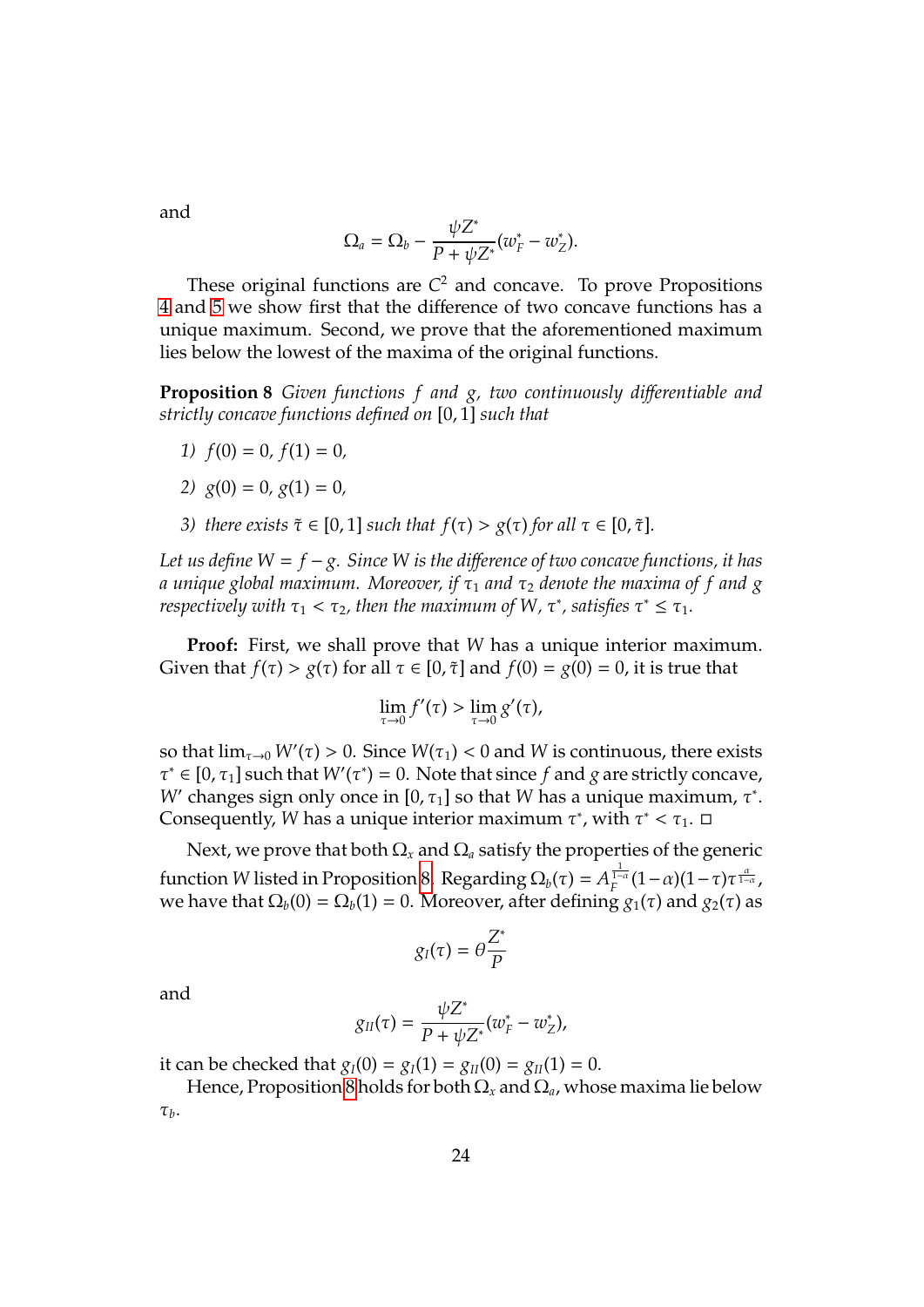#### **Proof of Proposition [6](#page-19-1)**

Let us define three functions

$$
\Omega_1 = w_F^*,
$$

$$
\Omega_2 = \theta \frac{Z^*}{P + \psi Z^*},
$$

and

$$
\Omega_3 = \frac{\psi Z^*}{P + \psi Z^*} (w_F^* - w_Z^*),
$$

so that the welfare function  $\Omega$  can be written as  $\Omega = \Omega_1 - \Omega_2 - \Omega_3$ .

We can then study  $\Omega_1$ ,  $\Omega_2$  and  $\Omega_3$  to establish the following results

- i)  $\Omega_1$  is concave in  $\tau$ , with  $\Omega_1(0) = \Omega_1(1) = 0$ .
- ii)  $\Omega_2$  is concave in  $\tau$  since

$$
\frac{\partial \Omega_2}{\partial \tau} = \theta \frac{P}{(P + \psi Z^*)^2} \frac{\partial Z^*}{\partial \tau},
$$

and  $\frac{\partial Z^*}{\partial \tau}$  is positive and then negative on [0, 1]. Furthermore,  $\Omega_2(0)$  =  $\Omega_2(1) = 0.$ 

iii)  $\Omega_3$  is the product of two functions:  $\psi Z^*/(P + \psi Z^*)$  and  $w_f^* - w_f^*$ *Z* . As seen above, the first function is concave. Concerning the difference  $w_f^*$  –  $w_f^*$ *Z* , we know that  $w^*$ <sub>*r*</sub>  $E_F^*$  is concave in  $\tau$  whereas it can be proven that  $w_Z$  is **increasing in τ. Hence,**  $w^*_{\text{F}}$ **−** $w^*_{\text{Z}}$  $_Z^*$  is concave and it becomes negative for a value of  $\tau < 1$  since  $\lim_{\tau \to 0} (\omega_f^* - w_i^*)$  $\chi^*_{Z}$ ) = 0, and  $\lim_{\tau \to 1} (w^*_{F} - w^*_{Z})$  $\binom{x}{Z} = -\infty.$ 

We can apply Proposition [8](#page-25-0) to the difference  $\Omega_1 - \Omega_2$  to deduce that  $\tau^*$ , the value of  $\tau$  which maximizes such difference, is smaller than the values of  $\tau$  that maximize  $\Omega_1$  and  $\Omega_2$ . It can also be proven that  $\Omega_1 - \Omega_2$  is first concave and then convex.

 $\Omega_3$  is a concave function: it first increases and then decreases continuously, becoming negative when  $\tau = \tau_3$ , and tends to  $-\infty$  for  $\tau = 1$ . If the wage of legal workers is higher than the wage of illegal workers in the informal sector (i.e.  $w_F > w_Z$ ), we can restrict our analysis to the interval [0,  $\tau_3$ ]. On this interval,  $\Omega_3$  is positive, concave and is zero for  $\tau = 0$  and  $\tau = \tau_3$ .

To sum up,  $\Omega$  can be seen as the difference of two functions. The first one,  $\Omega_1 - \Omega_2$ , has a unique interior maximum for  $\tau = \tau^*$ ; it is first concave and positive, and then convex and negative, taking the value 0 for  $\tau = 0$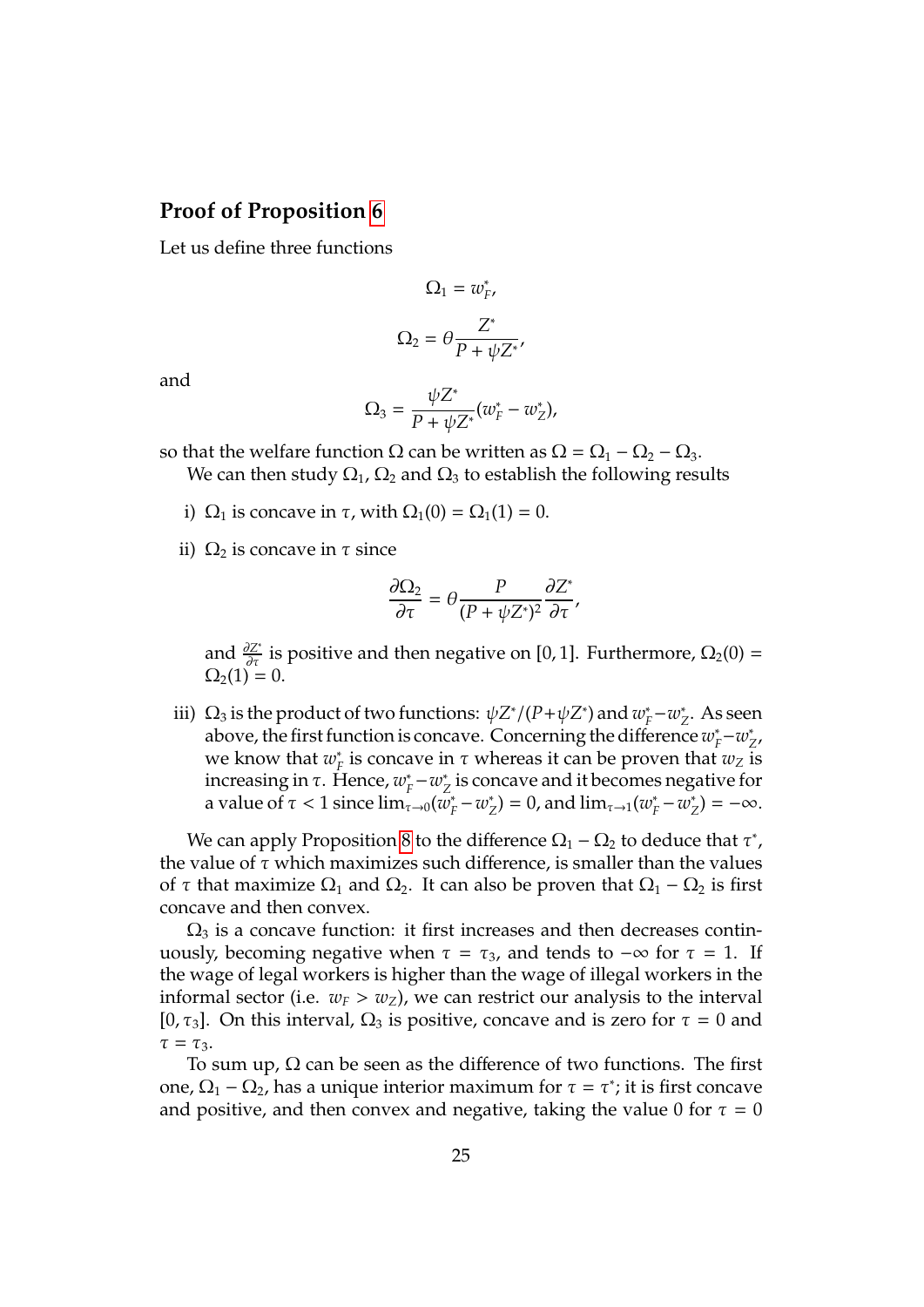and  $\tau = 0$ . The second function,  $\Omega_3$ , is concave. Proposition [8](#page-25-0) ensures that  $Ω$  has a unique interior maximum in the interval [0,  $τ_3$ ], on which formal salaries are larger than informal salaries; such maximum is attained for a value lower than  $\tau^*$ .

#### **Proof of Proposition [7](#page-20-0)**

- (i) The proof follows immediately from Equation [\(25\)](#page-16-1): neither  $\eta$  nor  $\lambda$ nor *q* appear in the expression for  $\Omega_b$ .
- (ii) Because of point (*i*), in Equation [\(26\)](#page-17-2) only  $Z^*$  depends on  $\eta$ . Hence  $\partial \Omega_x / \partial \eta = (\partial \Omega_x / \partial Z^*) (\partial Z^* / \partial \eta)$ . From Proposition [2](#page-10-1) we know that  $Z^*$ always decreases in  $\eta$ . As  $\Omega_x$  is decreasing in  $Z^*$ , it follows that  $\partial \Omega$ <sub>*x</sub>*/∂η > 0. Using the same argument, one can prove that  $\partial \Omega$ <sub>*x*</sub>/∂λ ></sub> 0. To prove that  $\partial \Omega_x / \partial q = 0$  notice that Equations [\(7\)](#page-6-3) and [\(20\)](#page-9-4) imply that the ratio  $Z^*/P$  does not depend on *q*. Hence  $\partial\Omega_x/\partial q = \partial\Omega_b/\partial q = 0$ .
- (iii) Using the chain rule we can write  $\partial \Omega_a / \partial \eta = (\partial \Omega_a / \partial Z^*) (\partial Z^* / \partial \eta)$ . Considering Equation [\(28\)](#page-18-4), the first partial derivative above reads

<span id="page-27-0"></span>
$$
\frac{\partial \Omega_a}{\partial Z^*} = \frac{\partial}{\partial Z^*} \left( \frac{-\psi}{\frac{P}{Z^*} + \psi} (w_F^* - w_Z^*) \right) =
$$
\n
$$
= (w_F^* - w_Z^*) \frac{\partial}{\partial Z^*} \left( \frac{-\psi}{\frac{P}{Z^*} + \psi} \right) + \frac{\psi}{\frac{P}{Z^*} + \psi} \frac{\partial w_Z^*}{\partial Z^*}.
$$
\n(30)

If  $w_F^* - w_Z^* > 0$ , the first term in Equation [\(30\)](#page-27-0) is negative, since

$$
\frac{\partial}{\partial Z^*} \left( \frac{-\psi}{\frac{P}{Z^*} + \psi} \right) = -\psi \frac{P/Z^2}{(P/Z + \psi)^2} < 0.
$$

To obtain the sign of [\(30\)](#page-27-0), it remains to compute ∂*w* ∗ *Z* /∂*Z* ∗ :

$$
\frac{\partial w_Z^*}{\partial Z^*} = \left[ (1-\alpha)(1-\beta) - 1 \right] \left[ (1-\beta) + \alpha(1-\mu) \right] \cdot \cdot (1-\lambda) A_I \delta^{\alpha} \tau^{\alpha(1+\alpha(1-\alpha))} A^{\alpha(1-\alpha)}_F L^{\alpha}_F (\rho P)^{\beta(1-\alpha)} Z^{(1-\alpha)(1-\beta)-2} < 0.
$$

Therefore, ∂Ω*a*/∂*Z* <sup>∗</sup> < 0. Since by Proposition [2,](#page-10-1) ∂*Z* ∗ /∂η < 0, it follows that  $\partial \Omega_a / \partial \eta > 0$ .

A similar argument holds for ∂Ω*a*/∂λ > 0.

To prove that  $\partial \Omega_a / \partial q = 0$ , consider Equation [\(28\)](#page-18-4):

$$
\Omega_a=\Omega_b-\frac{\psi Z^*}{P+\psi Z^*}(w_F^*-w_Z^*).
$$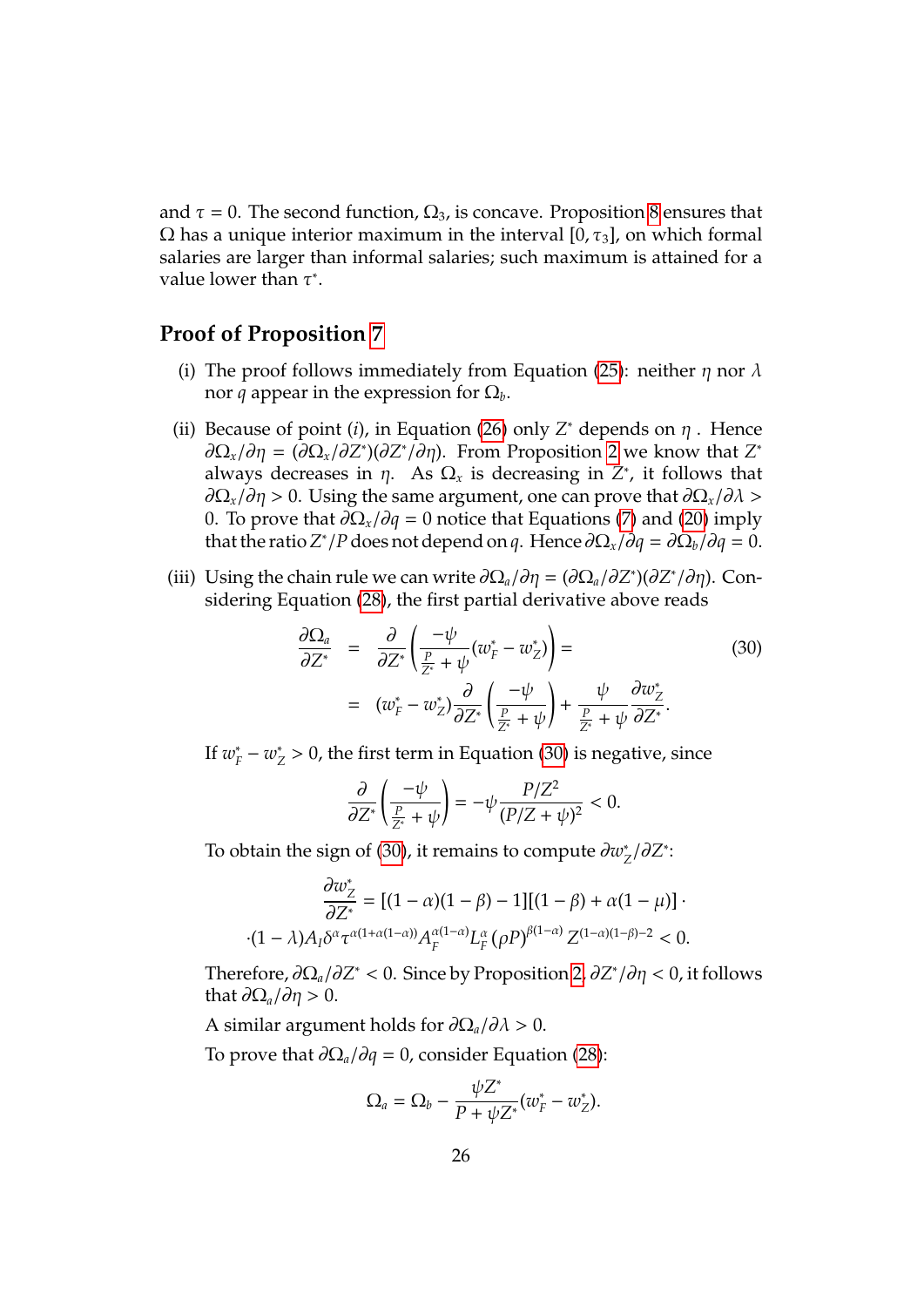We know that Ω*b*, *w* ∗  $\frac{f}{f}$  and  $\psi Z^* / (P + \psi Z^*)$  are independent of *q*. It turns out that  $w_7^*$  $_Z^*$  is also independent of  $q$ :

$$
w_Z^* = [(1-\beta)+\alpha(1-\mu)](1-\lambda)A_I\delta^{\alpha}\tau^{\alpha(1+\alpha(1-\alpha))}A_F^{\alpha(1-\alpha)}L_F^{\alpha}(\rho^*P)^{\beta(1-\alpha)}Z^{*(1-\alpha)(1-\beta)-1}.
$$

Indeed, substituting Equations [\(8\)](#page-6-4), [\(19\)](#page-9-4) and [\(20\)](#page-9-4) for  $L_F$ ,  $\rho^*$  and  $Z^*$ respectively, we observe that *q* disappears from the expression of  $w_7^*$ *Z* .

(iv)  $\Omega$  can be rewritten as

$$
\Omega = \Omega_a - \theta \frac{Z^*}{P + \psi Z^*}.
$$

Hence,

$$
\frac{\partial \Omega}{\partial \eta} = \frac{\partial \Omega_a}{\partial \eta} - \theta \frac{\partial}{\partial \eta} \left( \frac{Z^*}{P + \psi Z^*} \right) = \left( \frac{\partial \Omega_a}{\partial Z^*} - \frac{\theta P}{\left( P + \psi Z^* \right)^2} \right) \frac{\partial Z^*}{\partial \eta} \ge 0.
$$

As for the other welfare functions, it is also true that  $\frac{\partial \Omega}{\partial q} = 0$ . Regarding the effect of  $\lambda$  on  $\Omega$ :

$$
\frac{\partial \Omega}{\partial \lambda} = \frac{\partial \Omega_a}{\partial \lambda} - \theta \frac{\partial}{\partial \lambda} \left( \frac{Z^*}{P + \psi Z^*} \right) = \frac{\partial \Omega_a}{\partial \lambda} - \frac{\theta P}{\left( P + \psi Z^* \right)^2} \frac{\partial Z^*}{\partial \lambda} \ge 0.
$$

### **Appendix B**

#### <span id="page-28-0"></span>**Endogenous** λ **and** η**: a numerical exercise**

So far, we have assumed that the probability of detection of informal activity,  $\lambda$ , and the probability of detection at the border,  $\eta$ , are not interconnected and do not depend on fiscal recipes. Although these assumptions are obviously not realistic, still they were necessary in order to solve the model analytically. In this section, we remove these assumptions and run a numerical exercise with a more general version of the model. The objective is to see whether the main conclusions from the previous sections hold, and what new insights, if any, we might get. Results show that the existence of an additional trade-off between border patrolling and detection of informal activities enriches significantly the model.

We introduce two main modifications to the benchmark model of Section [2.](#page-5-0) First, we introduce a new variable, the police (*C* for *cops*), which we assume is financed through tax revenues. Therefore, the policy maker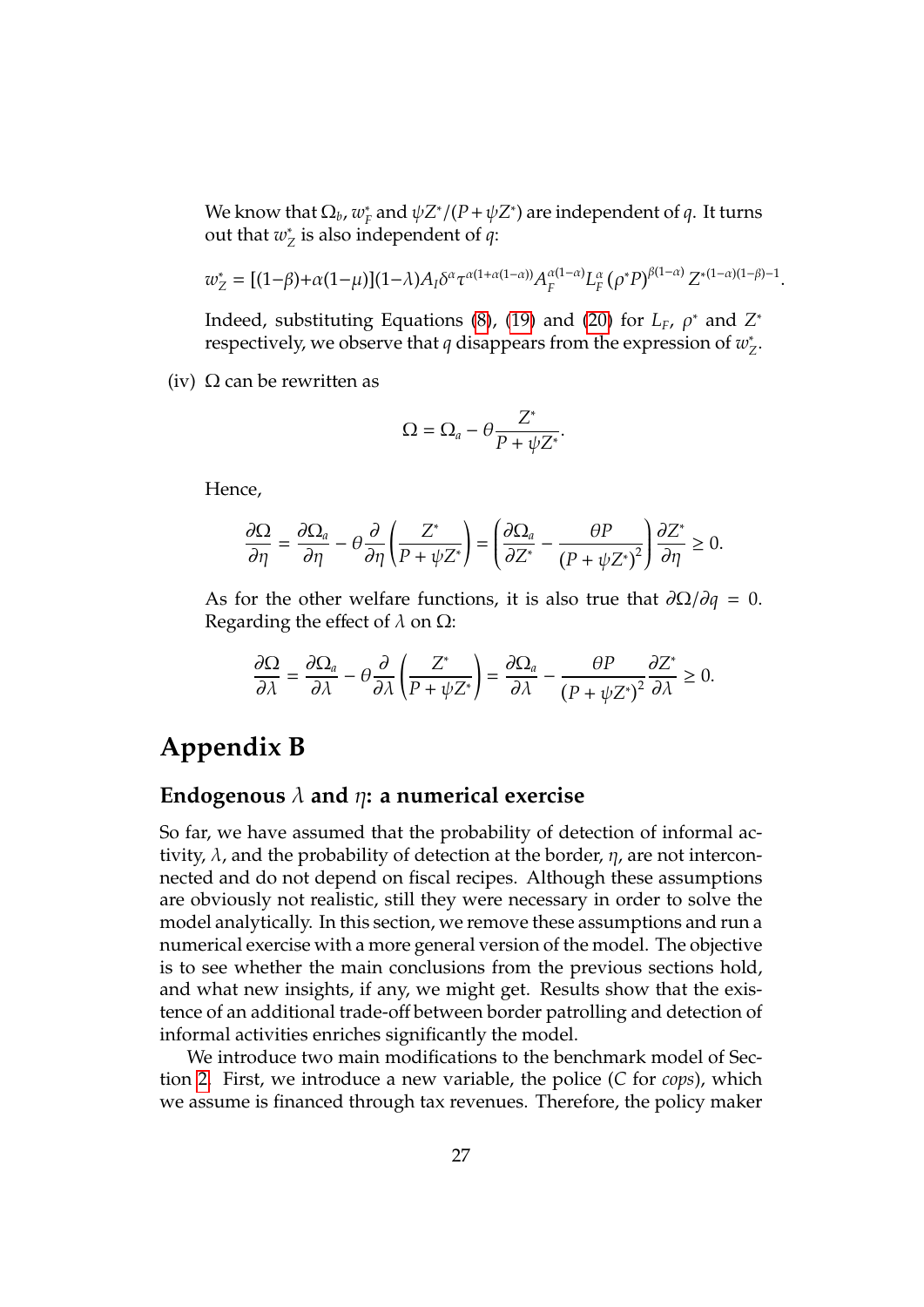must choose whether to use fiscal recipes to finance public production or to hire more policemen. Denoting by  $\chi$  the share of tax revenue assigned to financing public expenditures, we have

$$
G = \chi \tau Y_F,\tag{31}
$$

$$
C = (1 - \chi)\tau Y_F. \tag{32}
$$

Second, the policy maker faces another choice, namely how to split the Police force between border patrolling and detection of informal activities. We assume that the number of policemen, *C*, is the main determinant of both the probability of detection of informal activity,  $\lambda$ , and the probability of detection at the border,  $\eta$ . In particular, we assume that both are increasing and concave functions of the quantity of police employed. In the simulations, we have specified the following functional forms:

<span id="page-29-1"></span>
$$
\eta = B \frac{\xi C}{1 + \xi C'}
$$
\n(33)

$$
\lambda = \frac{(1 - \xi)C}{1 + (1 - \xi)C},\tag{34}
$$

where *B* is a technological parameter, and  $\xi$  is the share of the Police force allocated to border patrolling.

These modifications make the model not solvable analytically. We therefore resort to numerical analysis. This implies that we have to assign numerical values to the exogenous variables and the parameters of the model.<sup>[18](#page-29-0)</sup>

We normalize the native population to 1.

The parameter  $\alpha$  is fixed to 0.25 as in [Barro](#page-21-3) [\(1990\)](#page-21-3).

The parameter  $\beta$  in the labour aggregator [\(9\)](#page-6-2) is fixed to 0.5, so that both legal and illegal workers have the same labour share in the production function [\(4\)](#page-5-2).

We assume that TFP in the formal sector,  $A_F$ , is higher than TFP in the informal sector*,*  $A_I$ *. We normalize the latter to 1, and set*  $A_F$  *to 2.* 

We assume that the cost of migration, *c*, and the return penalty, *x*, each amounts to 25% of the wage in the sending country,  $\omega$ . The latter is kept low enough to ensure that  $\omega < w_F$ .

We assume that the share of public goods available to the firm in the informal sector is 0.8.

<span id="page-29-0"></span><sup>18</sup>Given the qualitative nature of our exercise, we are not calibrating the model *stricto sensu*. Rather, the choice of the values of the parameters is mainly based on plausibility. Consequently the results of our exercise could not be intended as general, especially from a quantitative point view.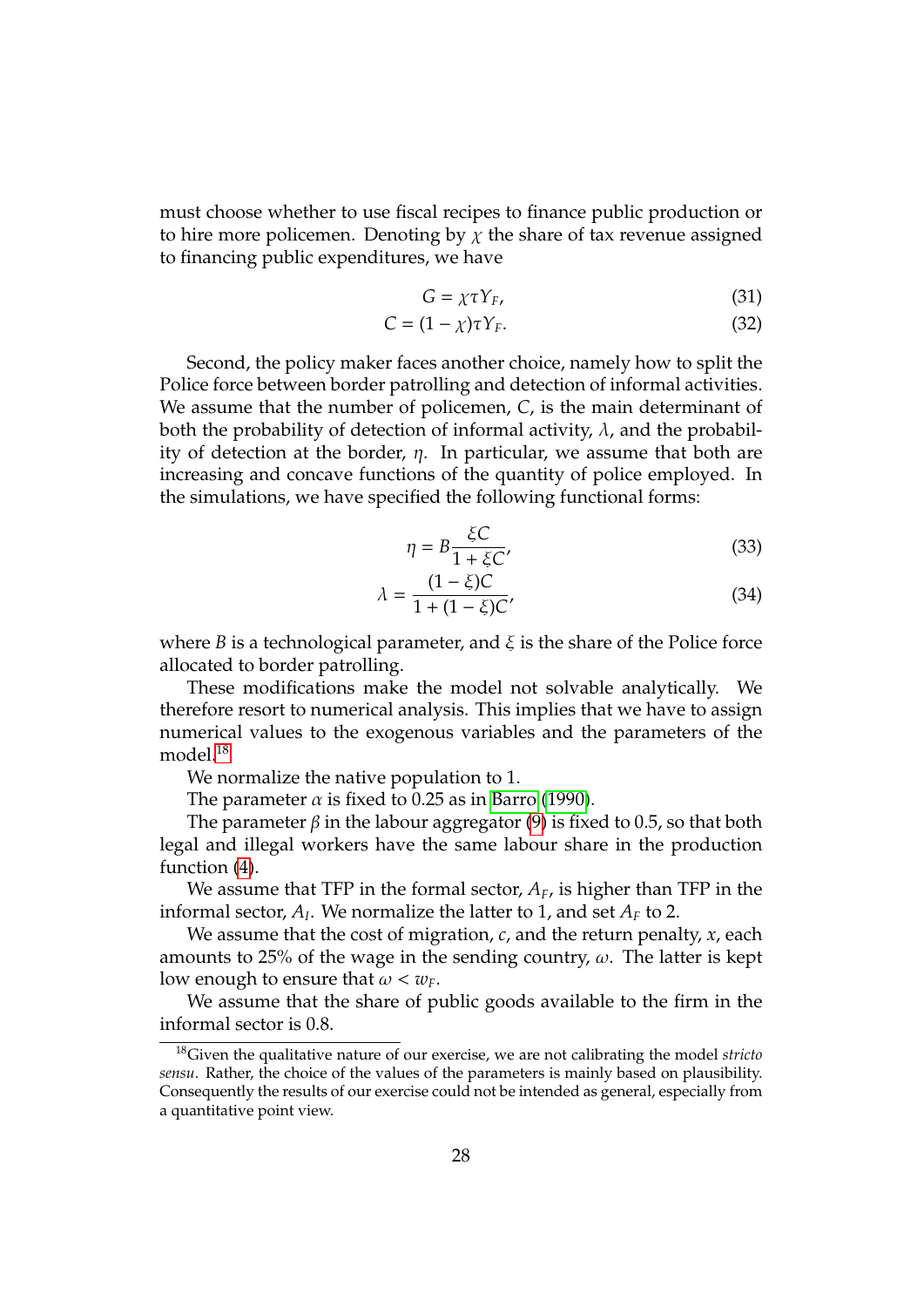The share of the marginal productivity of public expenditures in the informal sector grasped by legal workers,  $\mu$ , is fixed to 0.5. This implies we assume there is no 'exploitation': legal and illegal workers get the same share of the marginal productivity of *G*.

The productivity parameter *B* is set to 1. That is, we are assuming that policemen are equally productive in detecting informal activities and patrolling borders.

The simulation exercise consists in studying how the equilibrium ( $\rho^*$ , Z<sup>\*</sup>) is affected by variations in the choice variables of the Government, namely how many resources are assigned to police,  $(1 - \chi)$ , and how many policemen are assigned to border patrolling, ξ. To help the interpretation of the results, we also report variations in the equilibrium values of  $\eta$  and  $\lambda$ . We run the simulations for three possible fiscal scenarios: a low-tax country ( $\tau = 10\%$ ), a country with taxes averaging around the Continental European level ( $\tau = 40\%$ ), a high-tax country ( $\tau = 70\%$ ). Results from the simulations are shown in Figures [3,](#page-31-0) [4](#page-32-0) and [5.](#page-32-1)

As one might have expected,  $\rho^*$  and  $Z^*$  are increasing in  $\chi$  in all scenarios. The higher the amount of public resources allocated to the production of the public good, the bigger the dimension of the shadow economy, the higher the call effect on illegal immigrants.

Somewhat more surprisingly,  $\rho^*$  and *Z*<sup>\*</sup> are also increasing in *ξ* in all scenarios. We have an apparent paradox here: for any given amount of public resources assigned to the police, the higher the number of policemen the Government employs to control the border, the higher the resulting number of illegal immigrants in the country. The rationale for this result is that there is a trade-off between sending policemen to the border or sending them to detect informal activities. Any increase in border patrolling has the side effect of reducing detection of informal activities, which in turn increases the returns to the informal sector. Accordingly, the incentive compatibility constraint for potential illegal immigrants, Equation [\(15\)](#page-8-1), becomes less binding: the economy will end up having a bigger shadow economy and more illegal immigrants.[19](#page-30-0)This suggests that policies aimed at reducing illegal immigration should not directly target border control.

<span id="page-30-0"></span>How well do these result compare with those obtained in Section [2?](#page-5-0)

 $19$ Notice that this result also depends on two specific assumptions. First, in this model the Inada conditions always hold. The marginal productivity of labour by illegal immigrants goes to infinity as their number approaches to zero. This implies that zero illegal immigration cannot be a solution of the model. Second, the equations in Formula [\(33\)](#page-29-1) imply that while  $\eta$  and  $\lambda$  can both drop to 0, they are instead bounded from above, and therefore strictly less than 1. Consequently, in this model there cannot be full control by the State of either illegal immigration or of the shadow economy.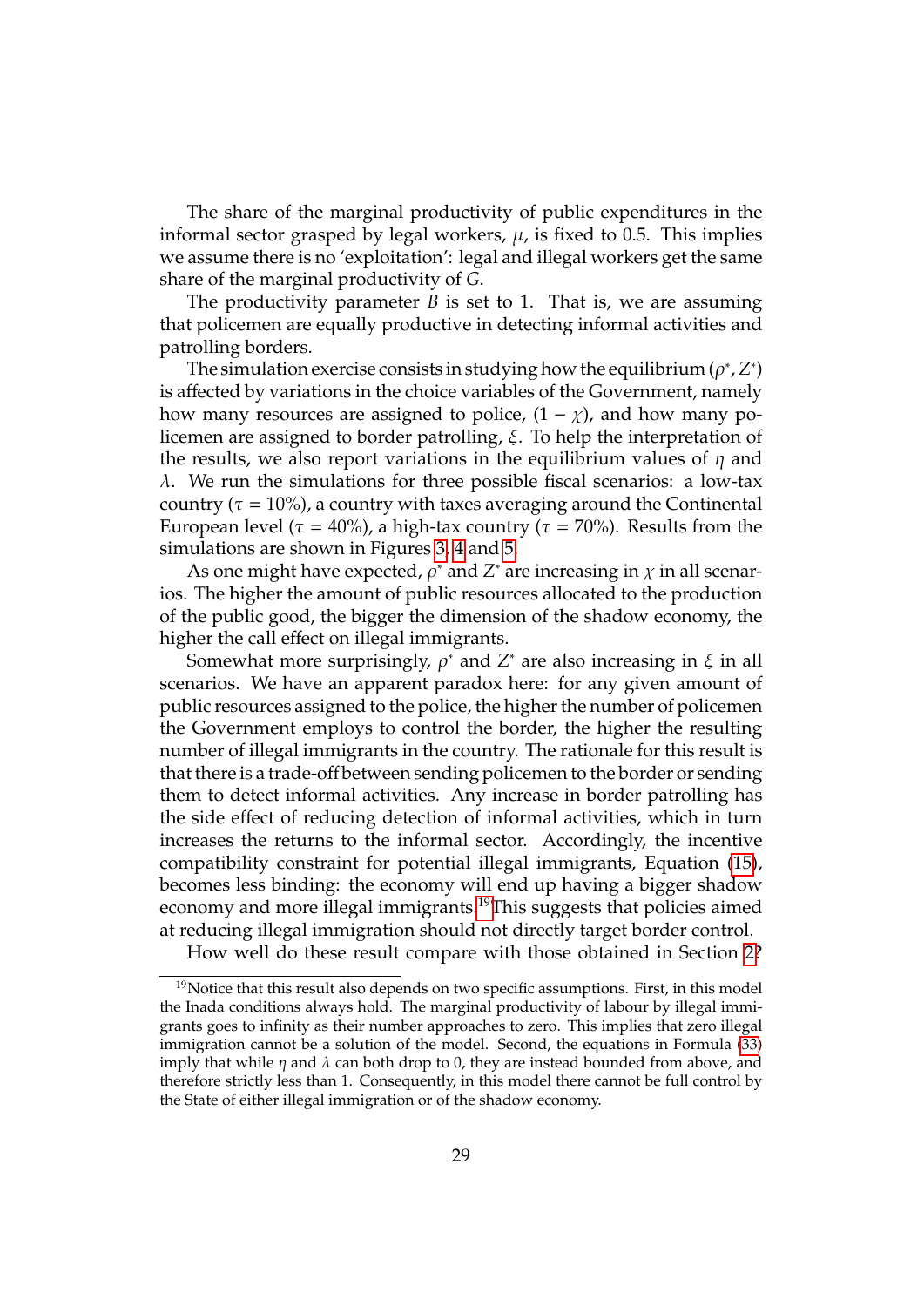There, we showed that the Government has four effective instruments to reduce the number of illegal immigrants: the immigration quota, *q*, the detection of informal activities,  $\lambda$ , the control of the frontiers,  $\eta$ , and tax rate,  $τ$ . The numerical results for the more general version of the model here show that once the trade-off between  $\eta$  and  $\lambda$  is taken into account, increases in the resources allocated to border patrolling cannot be considered an effective way of reducing illegal immigration anymore.

<span id="page-31-0"></span>

Figure 3: Simulation of the model in Section [4:](#page-28-0)  $\tau = 0.1$ .